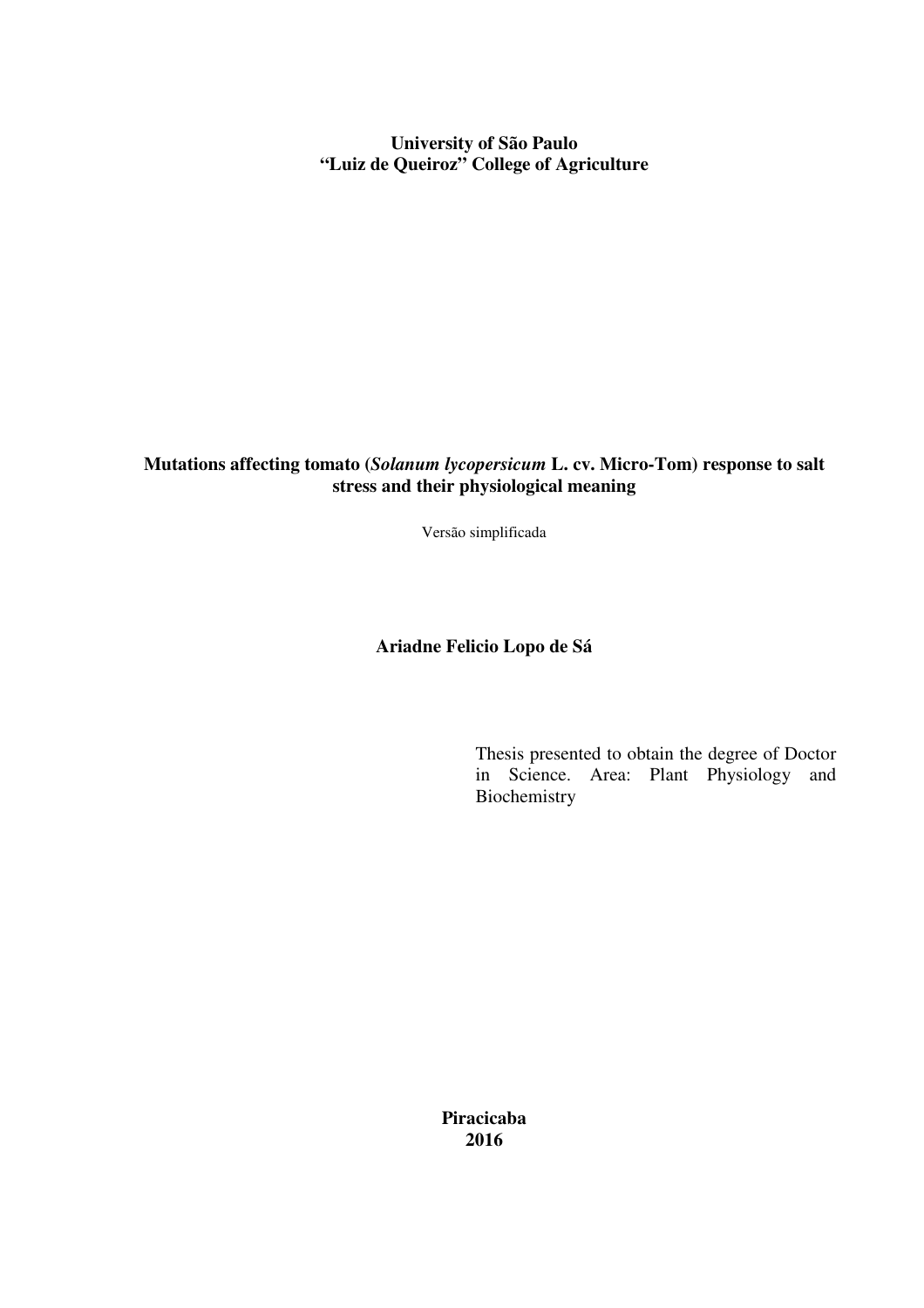**Ariadne Felicio Lopo de Sá Bachelor in Biological Sciences** 

**Mutations affecting tomato (***Solanum lycopersicum* **L. cv. Micro-Tom) response to salt stress and their physiological meaning**  versão revisada de acordo com a resolução CoPGr 6018 de 2011

# Advisor: Prof. Dr. **LÁZARO EUSTÁQUIO PEREIRA PERES**

Thesis presented to obtain the degree of Doctor in Science. Area: Plant Physiology and Biochemistry

**Piracicaba 2016**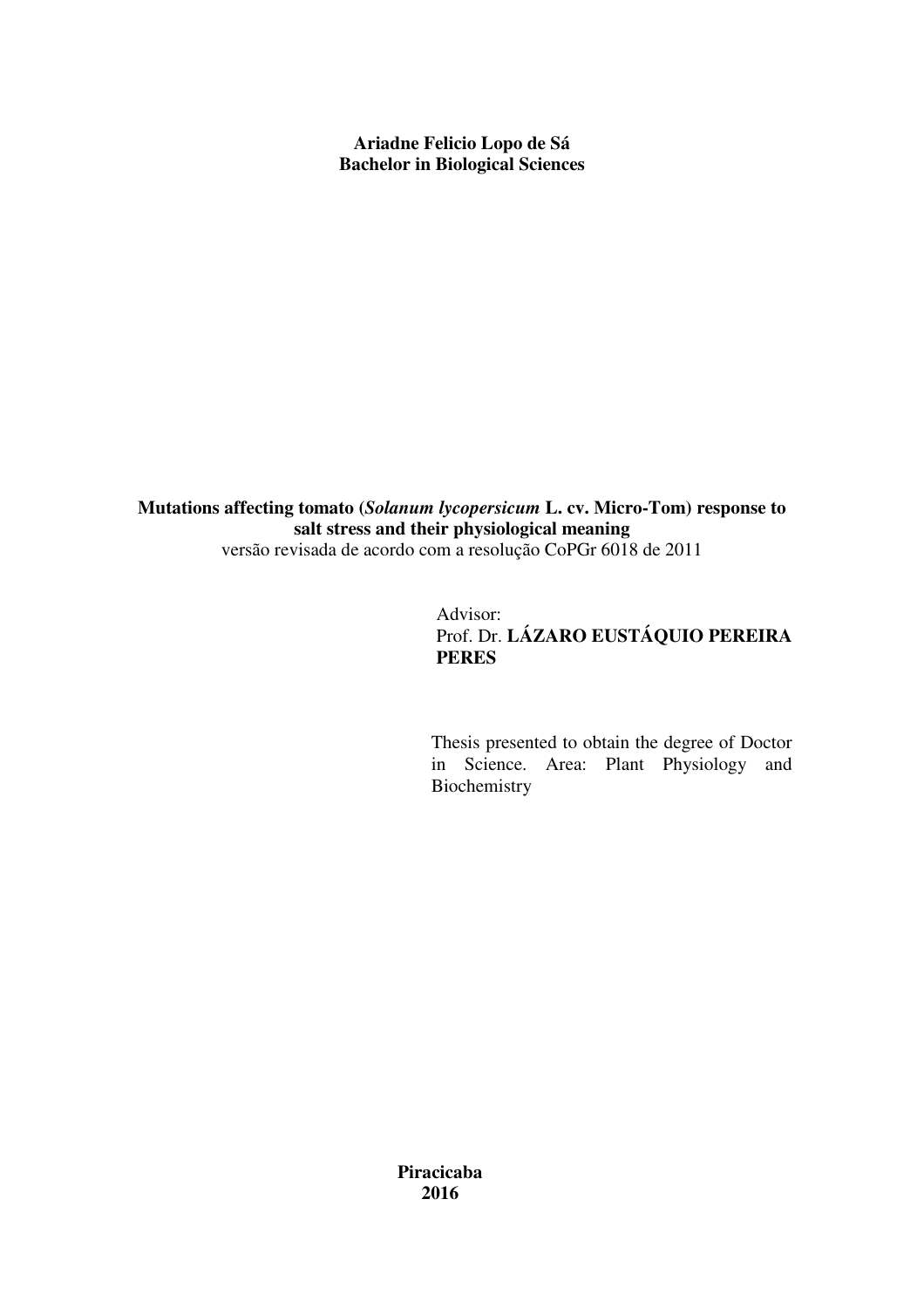### **RESUMO**

## **Mutações afetando a resposta ao estresse salino em tomateiro (***Solanum lycopersicum* **L. cv. Micro-Tom) e seu significado fisiológico**

A salinidade é um desafio para a produtividade agrícola, uma vez que plantas expostas à salinidade tem o crescimento vegetativo e reprodutivo reduzido devido aos efeitos adversos de íons específicos no metabolismo e nas relações hídricas. A fim de lidar com a salinidade, as plantas desempenham mecanismos fisiológicos baseados em três principais características: *i*) relações fonte-dreno; *ii*) alocação de reservas e *iii*) alterações nos níveis endógenos de hormônios. Nesse trabalho, investigamos a relação entre os processos de desenvolvimento e de regulação hormonal com a resposta à salinidade. Para tanto foram usados genótipos de tomateiro com alteração em diferentes vias de desenvolvimento e de produção ou sinalização de hormônios vegetais. Os seguintes genótipos foram usados: *Galapagos dwarf* (*Gdw*), *Lanata* (*Ln*), *lutescent* (*l*), *single flower truss* (*sft*), *sft heterozygous* (*sft/+*), *diageotropica* (*dgt*), *entire* (*e*), *Never ripe* (*Nr*), *epinastic* (*epi*), *procera* (*pro*), *notabilis* (*not*), *anti sense Dioxigenase cloroplastídica de carotenoide 7* (*35S::asCCD7*) e *Salicilato hidroxilase* (*35S::nahG*). Entre os genótipos de desenvolvimento estudados, *sft* e *l*, relacionados à menor indução floral e senescência respectivamente, foram os menos afetados quando expostos à salinidade. O genótipo *l* acumulou maior biomassa e área foliar, apesar de ser considerado deletério devido à senescência precoce. As plantas heterozigotas, *sft/+,* cuja maior produtividade foi recentemente relacionada a um melhor balanço vegetativo/reprodutivo, alteraram esse balanço sob salinidade e reduziram sua produtividade mais que o controle MT sob estresse salino. Na análise dos genótipos com alteração hormonais foram observados quatro tipos de respostas à salinidade: *i*) elevado crescimento da parte aérea, apesar da razão Na:K ser alta no genótipo *CCD7* cujo transgene induz deficiência de estrigolactona e excessiva ramificação; *ii*) elevado crescimento e acúmulo reduzido de Na nos tecidos (devido provavelmente a diluição) apresentada pelo mutante de resposta constitutiva a auxina *e; iii*) o oposto da resposta anterior foi apresentado pelo mutante pouco sensível à auxina , *dg*t; *iv*) inibição do crescimento combinado com nível reduzido de Na e alto acúmulo de K apresentada pelo mutante *not* que produz menos ácido abscísico. Considerados em conjunto, os resultados apresentaram temas para novos mecanismos de desenvolvimento, como a promoção moderada de senescência e do crescimento vegetativo além dos desbalanços hormonais, para serem explorados na busca de culturas resistentes ao estresse salino.

Palavras-chave: Ácido abscísico; Ácido salicílico; Auxina; Crescimento vegetativo/reprodutivo; Estrigolactona; Etileno; Giberelina; Heterose; Hormônios vegetais; Indução floral; Mutante; Produtividade; Resistência; Salinidade; Senescência; Tolerância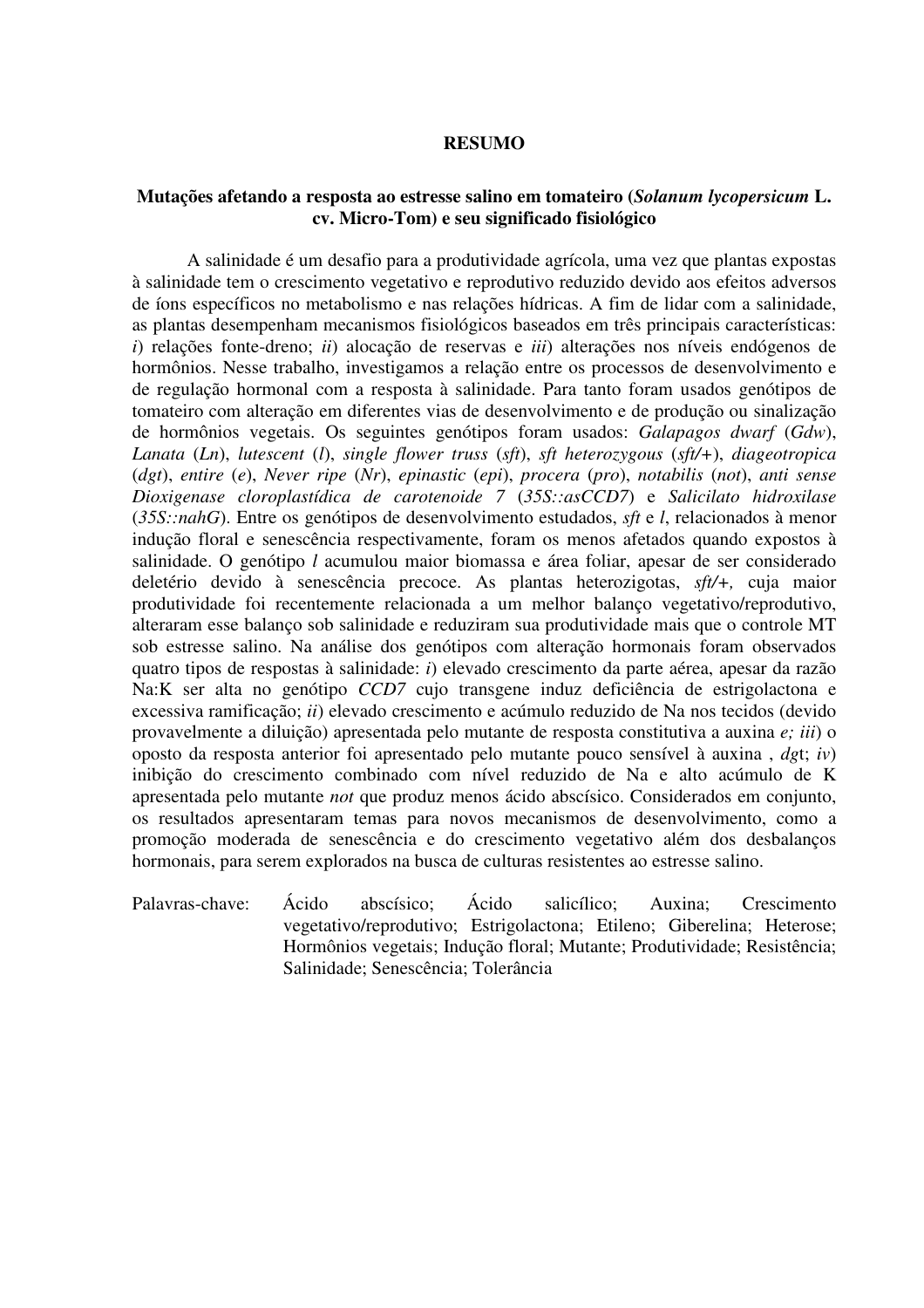### **ABSTRACT**

## **Mutations affecting tomato (***Solanum lycopersicum* **L. cv. Micro-Tom) response to salt stress and their physiological meaning**

Salinity is a challenge for crop productivity. Hence, plants exposed to saline environments reduce their vegetative and reproductive growth due to adverse effects of specific ions on metabolism and water relations. In order to cope with salinity, plants display physiological mechanisms based on three main aspects: *i*) source-sink relationships, *ii*) resource allocation and *iii*) alterations in endogenous hormone levels. The roles of developmental and hormonal mechanisms in salt response were investigated here. We employed mutants and transgenic tomato plants affecting different aspects of plant development and hormone response in the same genetic background (cultivar Micro-Tom). The following genotypes were used: *Galapagos dwarf* (*Gdw*), *Lanata* (*Ln*), *lutescent* (*l*), *single flower truss* (*sft*), *sft heterozygous* (*sft/+*), *diageotropica* (*dgt*), *entire* (*e*), *Never ripe* (*Nr*), *epinastic* (*epi*), *procera* (*pro*), *notabilis* (*not*), *anti sense Chloroplastic carotenoid cleavage dioxygenase 7* (*35S::asCCD7*) and *Salicylate hydroxylase* (*35S::nahG*). Among the developmental genotypes studied, *sft* and *l*, involved in flower induction and senescence, respectively, were less affected when exposed to salt stress. Although *l* is considered deleterious due to its precocious senescence, it presented greater shoot biomass and leaf area during salinity. The heterozygous *sft/+*, whose high productivity was recently linked to an improved vegetative-to-reproductive balance, changed this balance and lowered its yield more than the control MT upon salt treatment. In the analysis of genotypes affecting hormonal status/signaling four kinds of salt responses among the genotypes were observed: *i*) High shoot growth in spite of high Na:K ratio presented by the strigolactone deficient and high branching *CCD7* transgene; *ii*) High shoot growth and reduced accumulation of Na in tissues (probably due to dilution) presented by the auxin constitutive response *e* mutant; *iii*) The opposite response observed in "*ii*" presented by the low auxin sensitivity *dgt* mutant and *iv*) growth inhibition combined with reduced levels of Na and higher accumulation of K presented by the *not* mutant, which produces less ABA. Taken together, the results presented here points to novel developmental mechanisms, such as the promotion of moderate senescence and vegetative growth, and hormonal imbalances to be explored in the pursuing of crops resistant to salt stress.

Keywords: Abscisic acid; Auxin; Ethylene; Flower induction; Gibberellin; Heterosis; Mutant; Plant hormones; Productivity; Resistance; Salicylic acid; Salinity; Senescence; Strigolactone; Tolerance; Vegetative-to-reproductive growth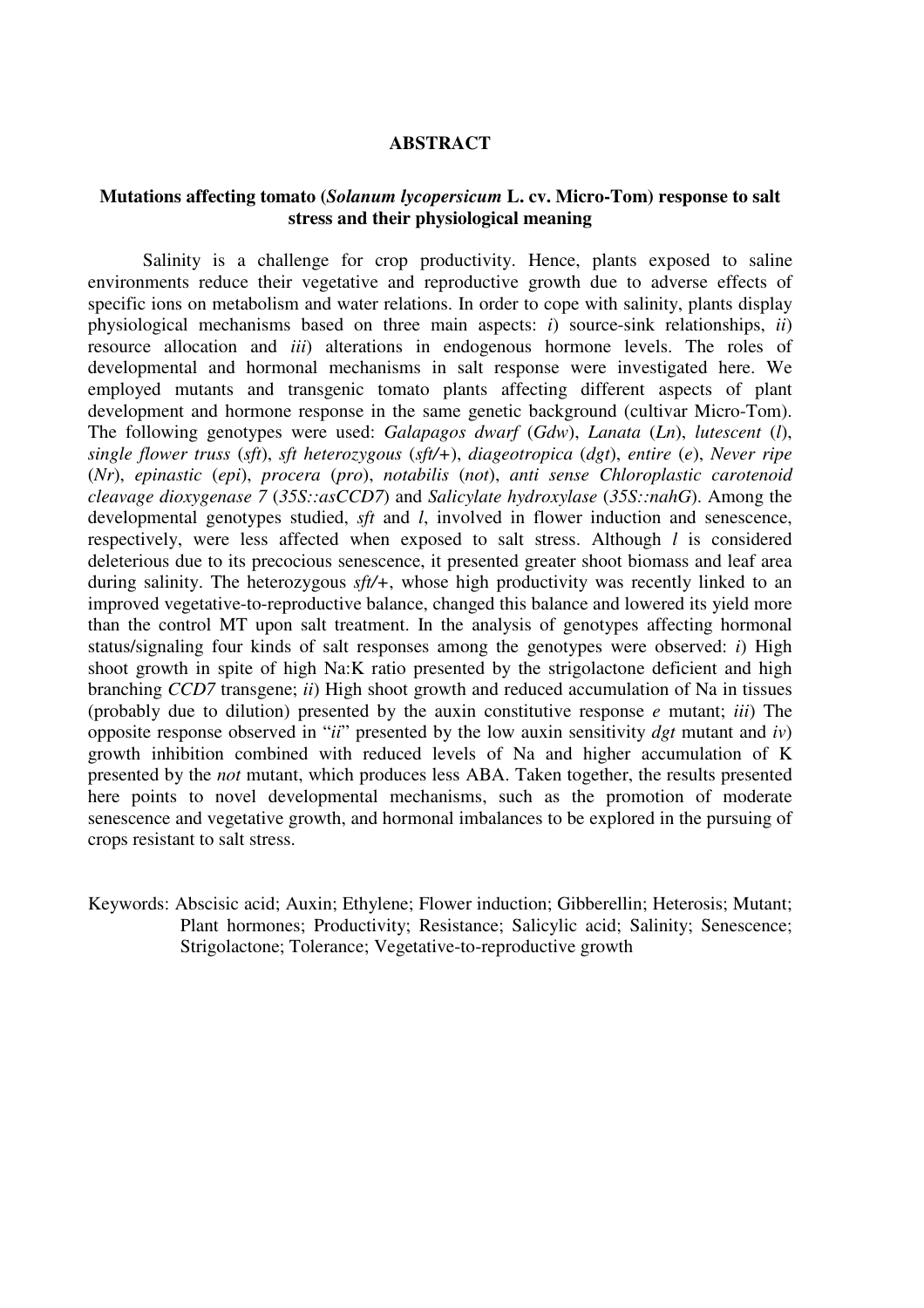### **1 INTRODUCTION**

Salinity was probably not a problem at the beginning of agriculture about 12,000 year ago (SNIR et al., 2015), but it emerged with the sophistication of plant cultivation and the demand to obtain more food due to rapid population growth. Hence, salinity is mainly a side effect of irrigation, one of the most revolutionary techniques invented at Sumerian´s times to improve productivity (VARGAS; GALLEGOS, 1990). There are archeological evidences that salinity gradually reduced the yield of the salt-sensitive wheat, which was replaced by the salt-tolerant barley in Mesopotamia (modern Iraq and part of Syria, Iran and Kuwait). However, after seven centuries, the ongoing salinization also decreased the average yield of barley (GOLDSMITH; HILDYARD, 1984) leading to the decline of the Mesopotamia civilization (JACOBSEN; ADAMS, 1958). At present times, 20% of the 230 millions hectares irrigated around the world are in salinization process, decreasing the productivity and preventing the cultivation of several crops (FAO, 2005), which is a challenge to our own civilization.

Plants grown under salinity show impaired of water and nutrient, limited stomatal conductance, increased production of reactive oxygen species, ionic imbalance and altered enzyme activity. All these events restrain plant growth and, in extreme conditions, cause plant death. In order to cope with salinity, plants exhibit complex responses that involve biochemical, physiological and morphological mechanisms.

Plant hormones are considered the major players in salt response. Thus hormones are involved in the control of various mechanisms of acclimation to adverse environments, extending their effects from the operation of ion channels to the control of organ formation and differentiation (FAHAD et al., 2015; RYU; CHO, 2015).

In general, salinization induces hormone status alterations that mediate the rapid inhibition of shoot growth and the preferential partitioning of biomass to roots, increasing survival and maintaining plant growth, although in a lower rate (ALBACETE et al., 2008). This novel source-sink relation leads to yield reduction. As reported by Pérez-Alfocea et al. (2010), salt injury and shoot development is not directly limited by carbohydrate availability but by the changes in distribution and use of assimilates. Therefore, it is expected that plants with different architectures have different degrees of resistance to salinity.

The plant architecture is determined by meristematic activity, which in tomato is partially regulated by the rate of *SINGLE FLOWER TRUSS* (*SFT*) and *SELF PRUNING* (*SP*) regulatory genes. The *SFT* gene is considered the long-sought florigenic signal that induces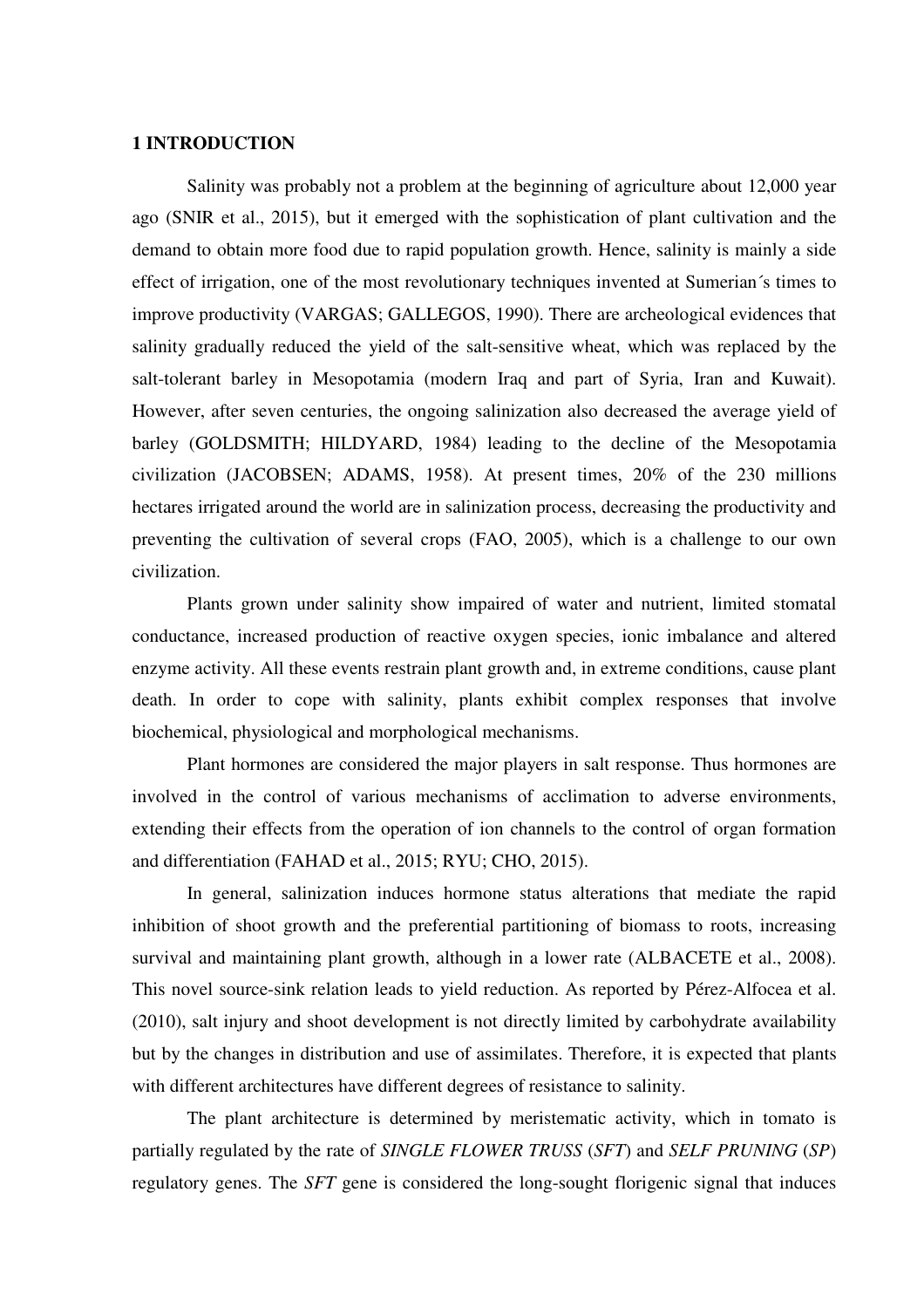flowering, while *SP* inhibits the action of *SFT*, being required to maintain the vegetative stage (MOLINERO-ROSALES et al., 2004; SHALIT et al., 2009). Together, *SFT* and *SP* affect many aspects of plant architecture, such as the development and the identity of meristems, leaves and flowers initiation, sympodium formation, and radial expansion of the stem (SHALIT et al., 2009). However, the effect of *sft* dosage alteration in salt response remains unknown.

In the last two decades, the understanding of the molecular mechanisms involved in salinity resistance broadened with the use of transgenic and mutant plants, especially on identification of cell-based mechanisms related to transmembrane channels. The three main classes of Na<sup>+</sup>transporters for cellular homeostasis are *HIGH*-*AFFINITY K<sup>+</sup> TRANSPORTER1* (*HKT1*), *SALT OVERLY SENSITIVE1* (*SOS1*) and *Na<sup>+</sup> /H<sup>+</sup> EXCHANGER* (*NHX*) (YAMAGUCHI; HAMAMOTO; UOZUMI, 2013). The impact of these channels on plant performance is impressive. Introgression of *TmHKT;5-A* into commercial durum wheat varieties (*Triticum turgid* ssp. *durum*) promotes effective Na<sup>+</sup> exclusion of root xylem vessel, leading to enhanced grain yield by 25% on saline soils (JAMES et al., 2012; MUNNS et al., 2012; MUNNS; TESTER, 2008). *SOS* pathway was first described in the *sos1* Arabidopsis mutant. The protein kinase complex, *SOS3/SOS2*, senses changes in  $Ca^{2+}$  signal induced by high Na<sup>+</sup> cytosolic concentration, which then stimulates the *SOS1* exchange activity (Na<sup>+</sup>/H<sup>+</sup> antiporter) prompting the efflux of excess  $Na<sup>+</sup>$  ions (JI et al., 2013; ZHU, 2002). Overexpression of *NHX1* in different plant species, including tomato, promotes Na<sup>+</sup> compartmentalization into the vacuole, minimizing the toxic accumulation of this ion in the cytosol and enhancing salt resistance (APSE et al., 1999; ZHANG; BLUMWALD, 2001; ZHANG et al., 2001).

Complementary to plant membrane manipulations, alterations in plant development and hormonal signalling/synthesis are likely to play a role in the salinity resistance. However, the knowledge about these two aspects in salt response remains limited. In order to determine their roles in the response to salinity, we used tomato genotypes that exhibit alterations on plant development and hormonal status in the same genetic background (*Solanum lycopersicum* L. cultivar Micro-Tom). The following genotypes were used: *Galapagos dwarf* (*Gdw*), *Lanata* (*Ln*), *lutescent* (*l*), *single flower truss* (*sft*), *sft heterozygous* (*sft/+*), *diageotropica* (*dgt*), *entire* (*e*), *Never ripe* (*Nr*), *epinastic* (*epi*), *procera* (*pro*), *notabilis* (*not*), *anti sense Chloroplastic carotenoid cleavage dioxygenase 7* (*35S::asCCD7*) and *Salicylate hydroxylase* (35S::*nahG*). The growth performance, chlorophyll fluorescence, nutritional and hormonal status and productivity of genotypes were evaluated.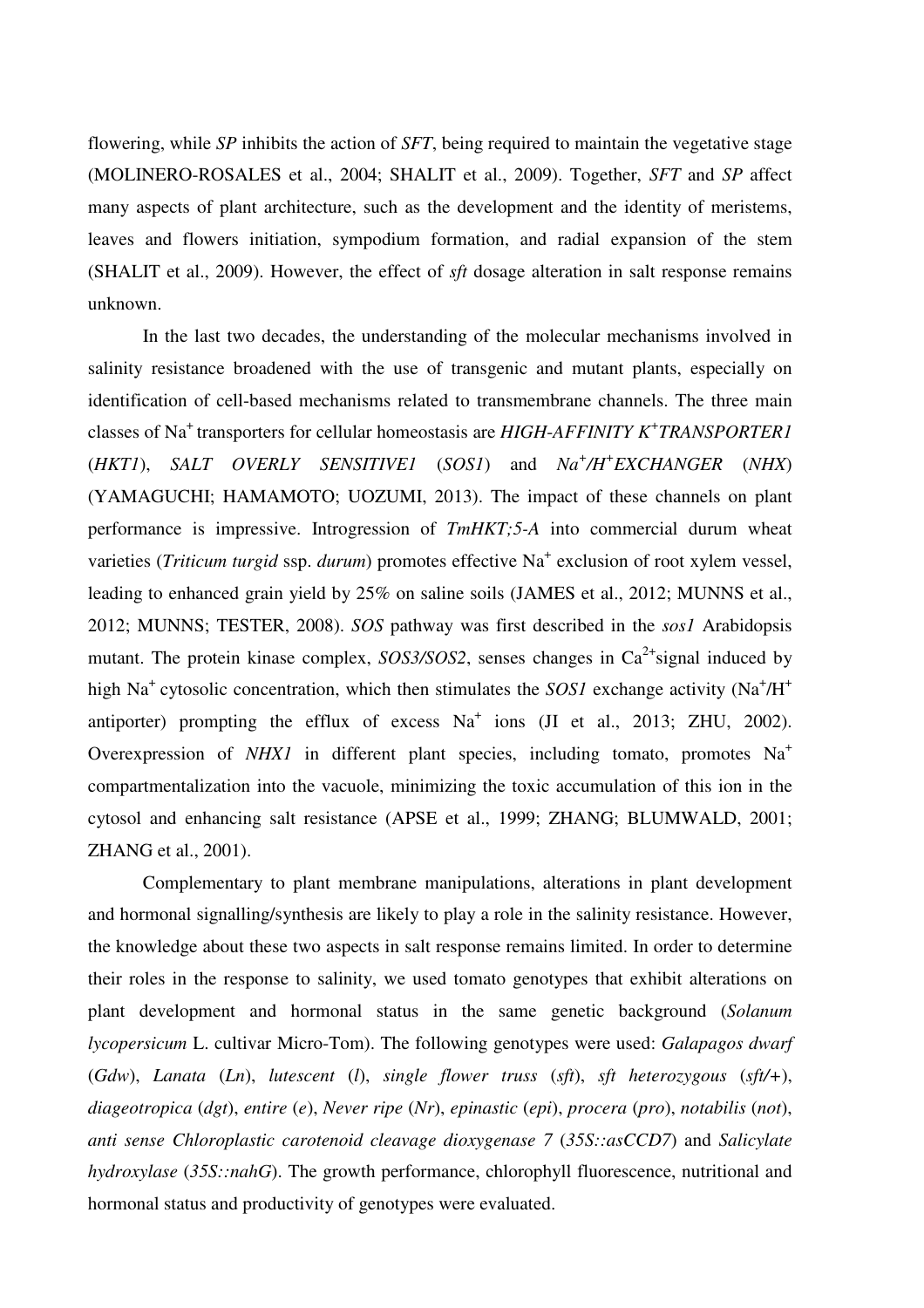The present work was organized in two chapters. The first presents the results of developmental genotypes under salinity and a discussion about the prospect to use such developmental processes in the pursuit of salinity resistance. The second chapter displays the hormonal influence in growth performance and ionic homeostasis under salinity.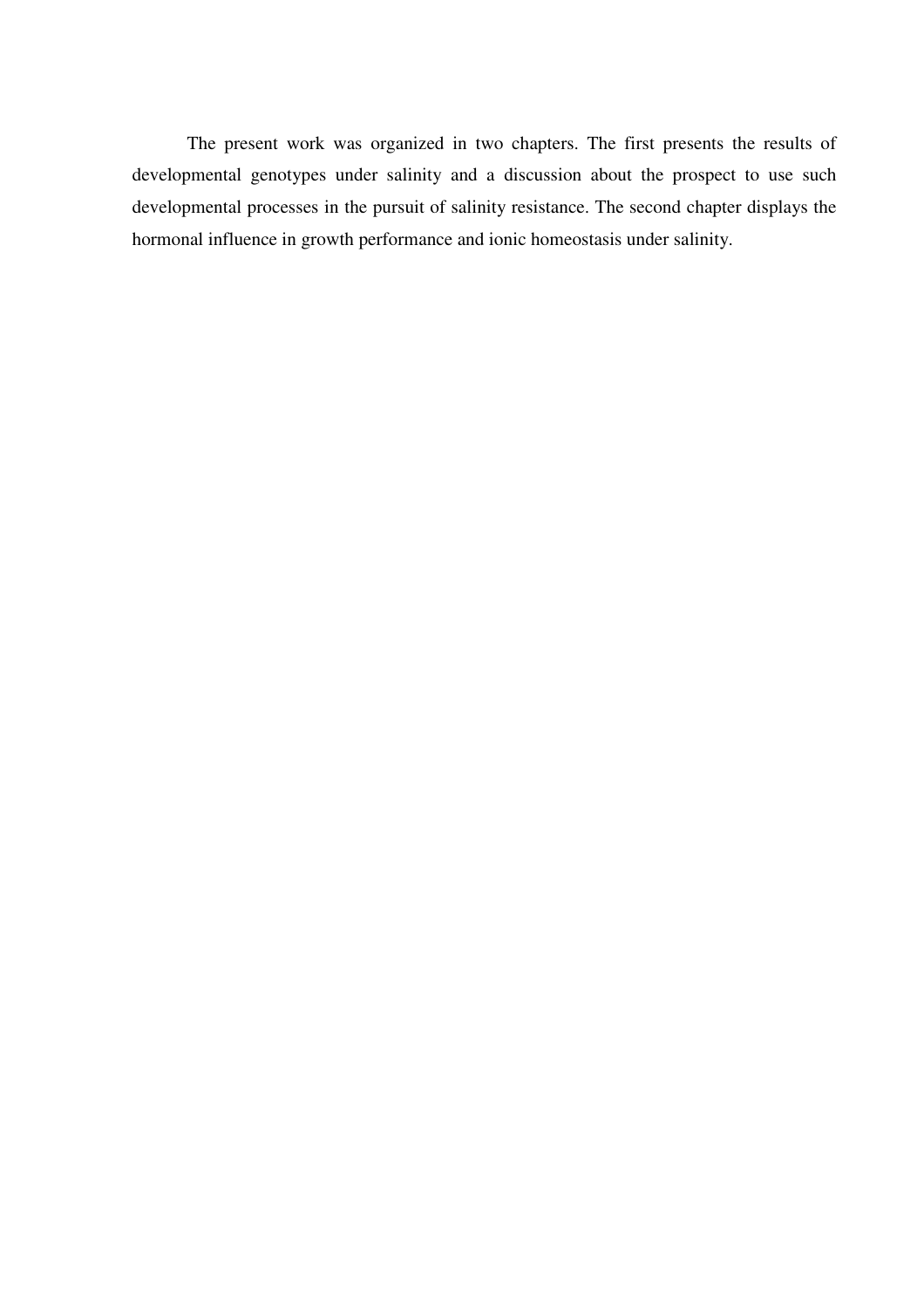### **2 CONCLUSIONS**

The salt treatment tends to influence flower induction, leading to an alteration of reproductive-to-vegetative balance. As reported by Vicente et al. (2015), the heterosis of *sft/+*  (KRIEGER; LIPPMAN; ZAMIR, 2010) influences this same growth balance. In this work, we observed that the vegetative and reproductive growth pattern of *sft/+* was broken under salinity. Therefore, the use of this pseudoheterosis in order to achieve higher yield must be used with care in areas subjected to salinity as demonstrated in this work. On the other hand, the precocious senescence of *lutescent*, although considered deleterious at a first glimpse, may be advantageous as a novel acclimatory mechanism under salinity.

Based on the results of genotypes that exhibit alterations on hormonal status, we observed four kinds of salt response among the genotypes were observed: *i*) High shoot growth in spite of high Na:K ratio presented by the strigolactone deficient and high branching *CCD7* transgene; *ii*) High shoot growth and reduced accumulation of Na in tissues (probably due to dilution) presented by the auxin constitutive response *e* mutant; *iii*) The opposite response observed in "*ii*" presented by the low auxin sensitivity *dgt* mutant and *iv*) growth inhibition combined with reduced levels of Na and higher accumulation of K presented by the *not* mutant, which produces less ABA. Such specific behaviors point to novel levels of salt response regulation, suggesting a role for auxin in Na dilution in tissues and specific mechanisms of ABA and strigolactones in the control of growth under salinity.

## **References**

ACHARD, P.; CHENG, H.; DE GRAUWE, L.; DECAT, J.; SCHOUTTETEN, H.; MORITZ, T.; STRAETEN, D. van der; PENG, J.; HARBERD, N.P. Integration of plant responses to environmentally activated phytohormonal signals. **Science**, New York, v. 311, n. 5757, p. 91– 94, 2006.

ACHARD, P.; GONG, F.; CHEMINANT, S.; ALIOUA, M.; HEDDEN, P.; GENSCHIK, P. The cold-inducible CBF1 factor-dependent signaling pathway modulates the accumulation of the growth-repressing DELLA proteins via its effect on gibberellin metabolism. **The Plant Cell**, Rockville, v. 20, n. 8, p. 2117–2129, 2008.

ADAM, Z. Emerging roles for diverse intramembrane proteases in plant biology. **Biochimica et Biophysica Acta (BBA) Biomembranes**, Amsterdam, v.1828, n. 12, p. 2933–2936, 2013.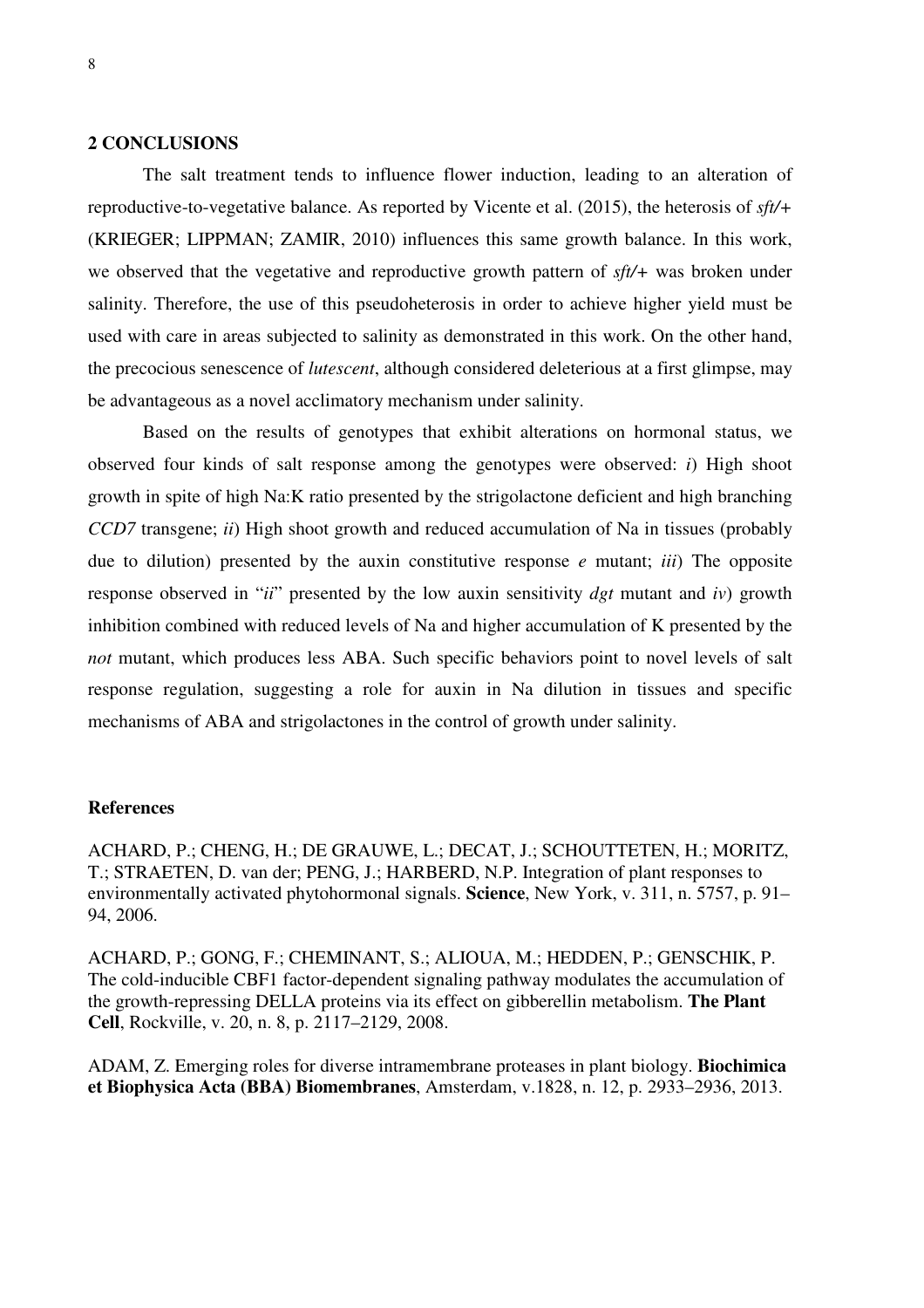ALBACETE, A.; GHANEM, M.E.; MARTÍNEZ-ANDÚJAR, C.; ACOSTA M.; SÁNCHEZ-BRAVO, J.; MARTÍNEZ, V.; LUTTS, S.; DODD, I.C.; PÉREZ-ALFOCEA, F. Hormonal changes in relation to biomass partitioning and shoot growth impairment in salinized tomato (*Solanum lycopersicum* L*.*) plants. **Journal of Experimental Botany**, Oxford, v. 59, n. 15, p. 4119–4131, 2008.

ALMEIDA, J.; ASÍS, R.; MOLINERI, V.N.; SESTARI, I.; LIRA, B.S.; CARRARI, F.; PERES, L.E.P.; ROSSI, M. Fruits from ripening impaired, chlorophyll degraded and jasmonate insensitive tomato mutants have altered tocopherol content and composition. **Phytochemistry**, New York, v. 111, n. 1, p. 72–83, 2015.

APSE, M.P.; AHARON, G.S.; SNEDDEN, W.A; BLUMWALD, E. Salt tolerance conferred by overexpression of a vacuolar Na<sup>+</sup>/H<sup>+</sup> antiport in Arabidopsis. Science, New York, v. 285, n. 5431, p. 1256–1258, 1999.

ASENSI-FABADO, M.A.; AMMON, A.; SONNEWALD, U.; MUNNÉ-BOSCH, S.; VOLL, L.M. Tocopherol deficiency reduces sucrose export from salt-stressed potato leaves independently of oxidative stress and symplastic obstruction by callose. **Journal of Experimental Botany**, Oxford, v. 66, n. 3, p. 957–971, 2015.

BARRY, C.S.; ALDRIDGE, G.M.; HERZOG, G.; MA, Q.; MCQUINN, R.P.; HIRSCHBERG, J.; GIOVANNONI, J.J. Altered chloroplast development and delayed fruit ripening caused by mutations in a zinc metalloprotease at the *lutescent* locus of tomato. **Plant Physiology**, Lancaster, v. 159, n. 3, p. 1086-1098, 2012.

BARRY, C.S.; FOX, E.A.; YEN, H.; LEE, S.; YING, T.; GRIERSON, D.; GIOVANNONI, J.J. Analysis of the ethylene response in the *epinastic* mutant of tomato. **Plant Physiology**, Lancaster, v. 127, n. 1, p. 58–66, 2001.

BARRY, C.S.; MCQUINN, R.P.; CHUNG, M.Y.; BESUDEN, A.; GIOVANNONI, J.J. Amino acid substitutions in homologs of the STAY-GREEN protein are responsible for the green-flesh and chlorophyll retainer mutations of tomato and pepper. **Plant Physiology**, Lancaster, v. 147, n. 1, p. 179–187, 2008.

BASSEL, G.W.; MULLEN, R.T.; BEWLEY, J.D. *Procera* is a putative DELLA mutant in tomato (*Solanum lycopersicum*): effects on the seed and vegetative plant. **Journal of Experimental Botany**, Oxford, v. 59, n. 3, p. 585–593, 2008.

BORSANI, O.; VALPUESTA, V.; BOTELLA, M.A. Evidence for a role of salicylic acid in the oxidative damage generated by NaCl and osmotic stress in Arabidopsis seedlings. **Plant Physiology**, Lancaster, v. 126, n. 3, p. 1024-1030, 2001.

BRADFORD, K.J.; YANG, S.F. Stress-induced ethylene production in the ethylene-requiring tomato mutant *diageotropica*. **Plant Physiology**, Lancaster, v. 65, n. 2, p. 327–330, 1980.

BRADING, P.A.; HAMMOND-KOSACK, K.E.; PARR, A.; JONES, J.D.G. Salicylic acid is not required for Cf-2- and Cf-9-dependent resistance of tomato to *Cladosporium fulvum*. **The Plant Journal**, Malden, v. 23, n. 3, p. 305–318, 2000.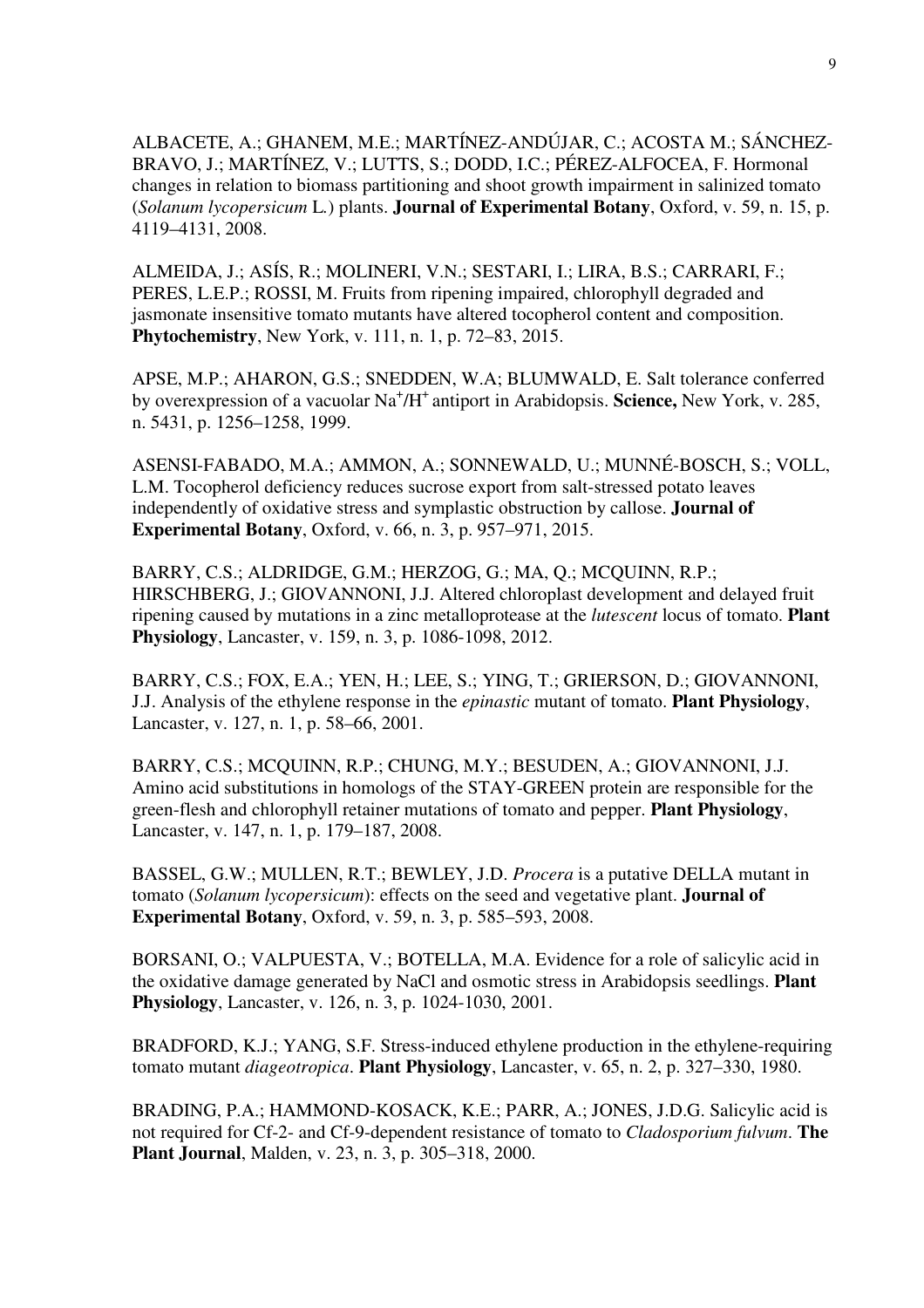BURBIDGE, A.; GRIEVE, T.M.; JACKSON, A.; THOMPSON, A.; MCCARTY, D.R.; TAYLOR, I.B. Characterization of the ABA-deficient tomato mutant *notabilis* and its relationship with maize Vp14. **The Plant Journal**, Malden, v. 17, n. 4, p. 427–431, 1999.

CAO, Y.; ZHANG, Z.-W.; XUE, L.-W.; DU, J.-B.; SHANG, J.; XU, F.; YUAN, S.; LIN, H.- H. Lack of salicylic acid in Arabidopsis protects plants against moderate salt stress. **Journal of Biosciences: Zeitschrift für Naturforschung**, Tubingen, v. 64, n. 3/4, p. 231–238, 2009.

CARRERA, E.; RUIZ-RIVERO, O.; PERES, L.E.P.; ATARES, A.; GARCIA-MARTINEZ, J.L. Characterization of the *procera* tomato mutant shows novel functions of the *Sl*DELLA protein in the control of flower morphology, cell division and expansion, and the auxinsignaling pathway during fruit-set and development. **Plant Physiology**, Lancaster, v. 160, n. 3, p. 1581–1596, 2012.

CARVALHO, R.F.; CAMPOS, M.L.; PINO, L.E.; CRESTANA, S.L.; ZSÖGÖN, A.; LIMA, J.E.; BENEDITO, V.A; PERES, L.E.P. Convergence of developmental mutants into a single tomato model system: "Micro-Tom" as an effective toolkit for plant development research. **Plant Methods**, London, v. 7, n. 1, p. 1-14, 2011.

CHEN, G.; BI, Y.R.; LI, N. *EGY1* encodes a membrane-associated and ATP-independent metalloprotease that is required for chloroplast development. **The Plant Journal**, Oxford, v. 41, n. 3, p. 364–375, 2005.

CHENG, H.; QIN, L.; LEE, S.; FU, X.; RICHARDS, D.E.; CAO, D.; LUO, D.; HARBERD, N.P.; PENG, J. Gibberellin regulates Arabidopsis floral development via suppression of DELLA protein function. **Development**, Cambridge, v. 131, n. 5, p. 1055–1064, 2004.

CORBESIER, L.; LEJEUNE, P.; BERNIER, G. The role of carbohydrates in the induction of flowering in *Arabidopsis thaliana*: comparison between the wild type and a starchless mutant. **Planta**, New York, v. 206, n. 1, p. 131–137, 1998.

CORRALES, A.-R.; NEBAUER, S.G.; CARRILLO, L.; FERNÁNDEZ-NOHALES, P.; MARQUÉS, J.; RENAU-MORATA, B.; GRANELL, A.; POLLMANN, S.; VICENTE-CARBAJOSA, J.; MOLINA, R.-V.; MEDINA, J. Characterization of tomato Cycling Dof Factors reveals conserved and new functions in the control of flowering time and abiotic stress responses. **Journal of Experimental Botany**, Oxford, v. 65, n. 4, p. 995–1012, 2014.

CUARTERO, J. Increasing salt tolerance in the tomato. **Journal of Experimental Botany,** Oxford, v. 57, n. 5, p. 1045–1058, 2006.

CUYPER, C.; FROMENTIN, J.; YOCGO, R.E.; KEYSER, A.; GUILLOTIN, B.; KUNERT, K.; BOYER, F.D.; GOORMACHTIG, S. From lateral root density to nodule number, the strigolactone analogue GR24 shapes the root architecture of *Medicago truncatula*. **Journal of Experimental Botany**, Oxford, v. 66, n. 1, p. 137–146, 2015.

DEMIDCHIK, V.; CUIN, T.A.; SVISTUNENKO, D.; SMITH, S.J.; MILLER, A.J.; SHABALA, S.; SOKOLIK, A.; YURIN, V. Arabidopsis root K+-efflux conductance activated by hydroxyl radicals: single-channel properties, genetic basis and involvement in stress-induced cell death. **Journal of Cell Science**, London, v. 123, n. 9, p. 1468–1479, 2010.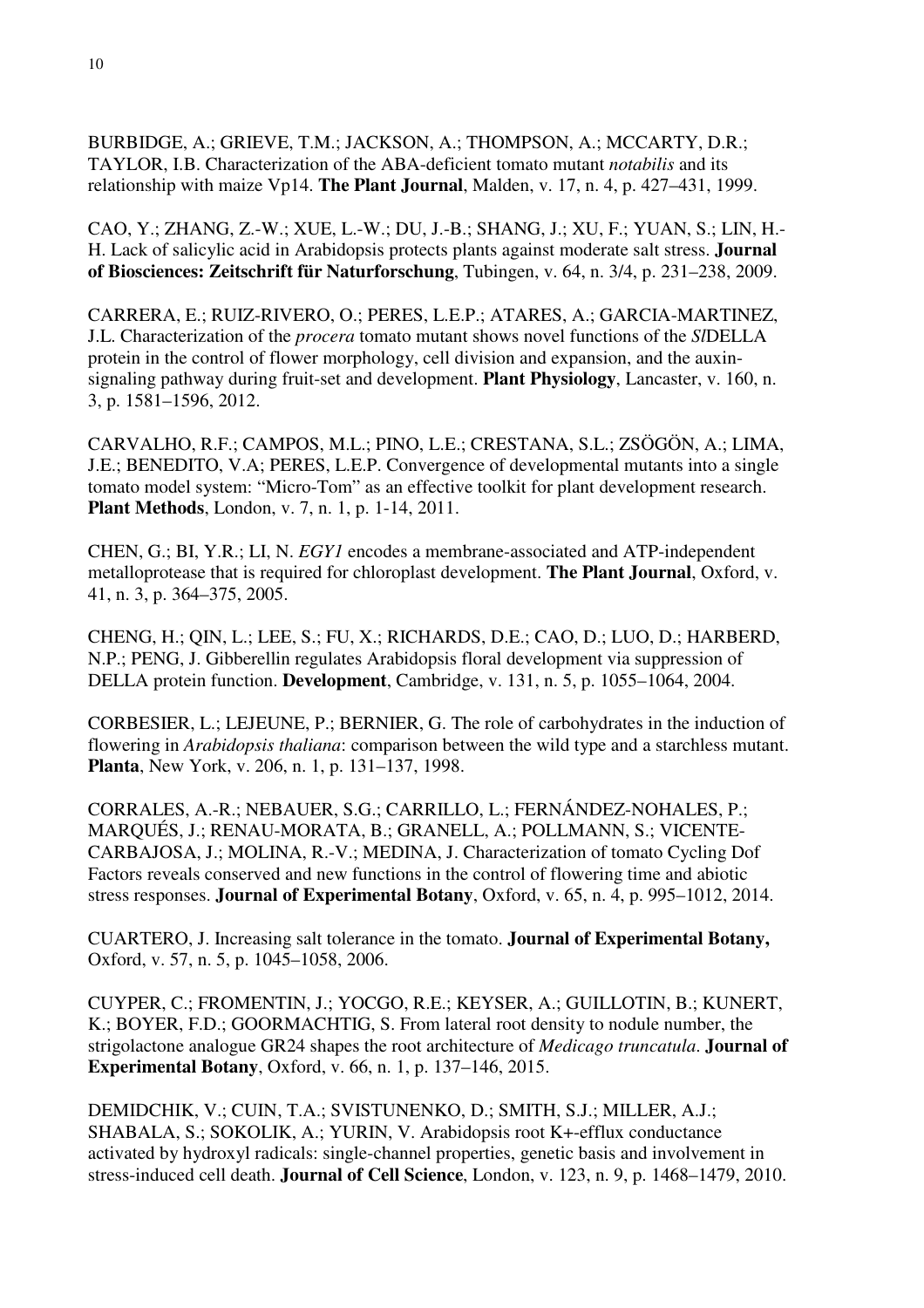DENGLER, N.G. Comparison of leaf development in normal (+/+), *Entire* (*e*/*e*), and *Lanceolate* (*La*/+) plants of tomato, *Lycopersicon esculentum* "Ailsa Craig". **Botanical Gazette**, Chicago, v. 145, n. 1, p. 66–77, 1984.

DING, H.; LAI, J.; WU, Q.; ZHANG, S.; CHEN, L.; DAI, Y.S.; WANG, C.; DU, J.; XIAO, S.; YANG, C. Jasmonate complements the function of Arabidopsis lipoxygenase3 in salinity stress response. **Plant Science**, Cambridge, v. 244, n. 1, p. 1–7, 2016.

DORP, K. von.; HÖLZL, G.; PLOHMANN, C.; EISENHUT, M.; ABRAHAM, M.; WEBER, A.P.M.; HANSON, A.D.; DÖRMANN, P. Remobilization of phytol from chlorophyll degradation is essential for tocopherol synthesis and growth of Arabidopsis. **The Plant Cell**, Rockville, v. 27, n. 10, p. 2846–2859, 2015.

EL-BASSIOUNY, H.M.S.; SADAK, M.S. Impact of foliar application of ascorbic acid and αtocopherol on antioxidant activity and some biochemical aspects of flax cultivars under salinity stress. **Acta Biológica Colombiana**, Bogotá, v. 20, n. 2, p. 209–222, 2015.

ESSINGTON, M.E. **Soil and water chemistry:** an integrative approach. 2.ed. Boca Raton: CRC Press, 2015. 656 p

FAHAD, S.; HUSSAIN, S.; MATLOOB, A.; KHAN, F.A.; KHALIQ, A.; SAUD, S.; HASSAN, S.; SHAN, D.; KHAN, F.; ULLAH, N.; FAIQ, M.; KHAN, M.R.; TAREEN, A. K.; KHAN, A.; ULLAH, A.; ULLAH, N.; HUANG, J. Phytohormones and plant responses to salinity stress: a review. **Plant Growth Regulation**, Dordrecht, v. 75, n. 2, p. 391–404, 2015.

FAO. **Global network on integrated soil management for sustainable use of salt-affected soils**. Rome: FAO, Land and Plant Nutrition Management Service, 2005. Disponível em:<http://www.fao.org/ag/agl/agll/spush>. Acesso em: 30 maio 2016.

FLEISHON, S.; SHANI, E.; ORI, N.; WEISS, D. Negative reciprocal interactions between gibberellin and cytokinin in tomato. **The New Phytologist**, London, v. 190, n. 3, p. 609–617, 2011.

FLOWERS T. J. Improving crop salt tolerance. **Journal of Experimental Botany**. Oxford, v. 55, n. 396, p. 307–319, 2004.

FLOWERS, T.J.; GALAL, H.K.; BROMHAM, L. Evolution of halophytes: Multiple origins of salt tolerance in land plants. **Functional Plant Biology**, Victoria, v. 37, n. 7, p. 604–612, 2010.

FRACETTO, G.G.M.; PERES, L.E.P.; MEHDY, M.C.; LAMBAIS, M.R. Tomato ethylene mutants exhibit differences in arbuscular mycorrhiza development and levels of plant defenserelated transcripts. **Symbiosis**, Philadelphia, v. 60, n. 3, p. 155–167, 2013.

FRANCO-NAVARRO, J.D.; BRUMÓS, J.; ROSALES, M.A.; CUBERO-FONT, P.; TALÓN, M.; COLMENERO-FLORES, J.M. Chloride regulates leaf cell size and water relations in tobacco plants. **Journal of Experimental Botany**, Oxford, v. 67, p. 873–891, 2016.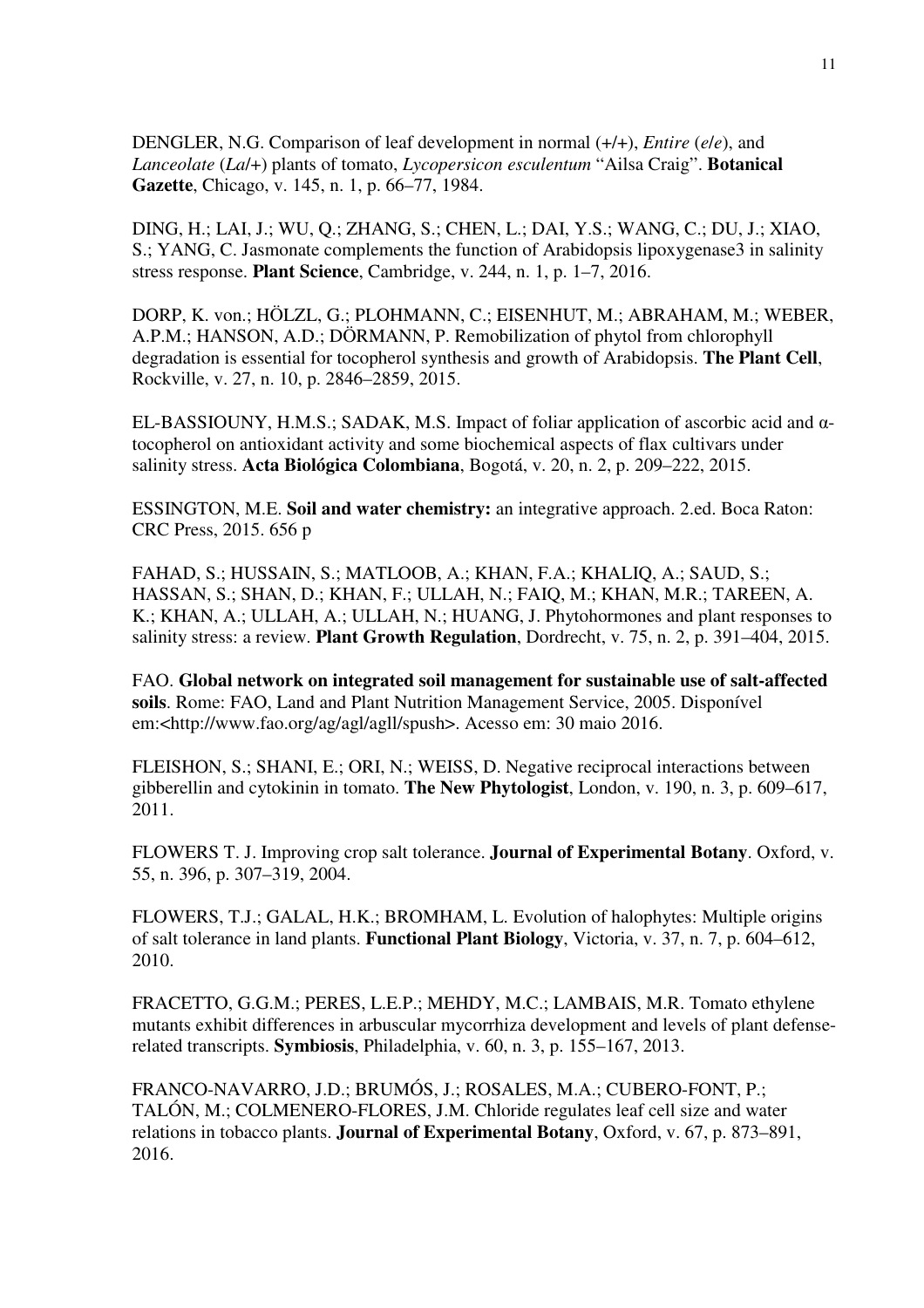FRICKE, W.; AKHIYAROVA, G.; VESELOV, D.; KUDOYAROVA, G. Rapid and tissuespecific changes in ABA and in growth rate in response to salinity in barley leaves. **Journal of Experimental Botany**, Oxford, v. 55, n. 399, p. 1115–1123, 2004.

FUJINO, D.W.; BURGER, D.W.; YANG, S.F.; BRADFORD, K.J. Characterization of an ethylene overproducing mutant of tomato (*Lycopersicon esculentum* Mill. Cultivar VFN8). **Plant Physiology**, Lancaster, v. 88, n. 3, p. 774–779, 1988.

GARCIA-ABELLAN, J.O.; FERNANDEZ-GARCIA, N.; LOPEZ-BERENGUER, C.; EGEA, I.; FLORES, F.B.; ANGOSTO, T.; CAPEL, J.; LOZANO, R.; PINEDA, B.; MORENO, V.; OLMOS, E.; BOLARIN, M.C. The tomato res mutant which accumulates JA in roots in non-stressed conditions restores cell structure alterations under salinity. **Physiologia Plantarum**, Copenhagen, v. 155, n. 3, p. 296–314, 2015.

GHANEM, M.E.; ALBACETE, A.; MARTÍNEZ-ANDÚJAR, C.; ACOSTA, M.; ROMERO-ARANDA, R.; DODD, I. C.; LUTTS, S.; PÉREZ-ALFOCEA, F. Hormonal changes during salinity-induced leaf senescence in tomato (*Solanum lycopersicum* L.). **Journal of Experimental Botany**, Oxford, v. 59, n. 11, p. 3039–3050, 2008.

GOLDSMITH, E.; HILDYARD, N. **The social and environmental effects of Large Dams**. Cornwall: Worthyvale Manor Camelford, 1984. 404 p.

GOLLDACK, D.; LI, C.; MOHAN, H.; PROBST, N. Tolerance to drought and salt stress in plants: Unraveling the signaling networks. **Frontiers in Plant Science**, Lausanne, v. 5, n. April, p. 1-10, 2014.

GOMEZ-ROLDAN, V.; FERMAS, S.; BREWER, P.B.; PUECH-PAGÈS, V.; DUN, E.A.; PILLOT, J.-P.; LETISSE, F.; MATUSOVA, R.; DANOUN, S.; PORTAIS, J.-C.; BOUWMEESTER, H.; BÉCARD, G.; BEVERIDGE, C.A.; RAMEAU, C.; ROCHANGE, S.F. Strigolactone inhibition of shoot branching. **Nature**, London, v. 455, n. 7210, p. 189– 194, 2008.

GRATÃO, P.L.; MONTEIRO, C.C.; CARVALHO, R.F.; TEZOTTO, T.; PIOTTO, F.A.; PERES, L.E.P.; AZEVEDO, R. A. Biochemical dissection of *diageotropica* and *Never ripe*  tomato mutants to Cd-stressful conditions. **Plant Physiology and Biochemistry**, Paris, v. 56, p. 79–96, 2012.

GUPTA, B.; HUANG, B. Mechanism of Salinity Tolerance in Plants: Physiological, Biochemical, and Molecular Characterization. **International Journal of Genomics**, New York, v. 2014, n. 2014, p. 1–18, 2014.

GURMANI, A.R.; BANO, A.; ULLAH, N.; KHAN, H.; JAHANGIR, M.; FLOWERS, T.J. Exogenous abscisic acid(ABA) and silicon (Si) promote salinity tolerance by reducing sodium (Na<sup>+</sup> ) transport and bypass flow in rice (*Oryza sativa* ). **Australian Journal of Crop Science**, Lismore, v. 7, n. 9, p. 1219–1226, 2013.

HA, C. Van; LEYVA-GONZÁLEZ, M.A.; OSAKABE, Y.; TRAN, U.T.; NISHIYAMA, R.; WATANABE, Y.; TANAKA, M.; SEKI, M.; YAMAGUCHI, S.; DONG, N. Van; YAMAGUCHI-SHINOZAKI, K.; SHINOZAKI, K.; HERRERA-ESTRELLA, L.; TRAN, L.- S.P. Positive regulatory role of strigolactone in plant responses to drought and salt stress.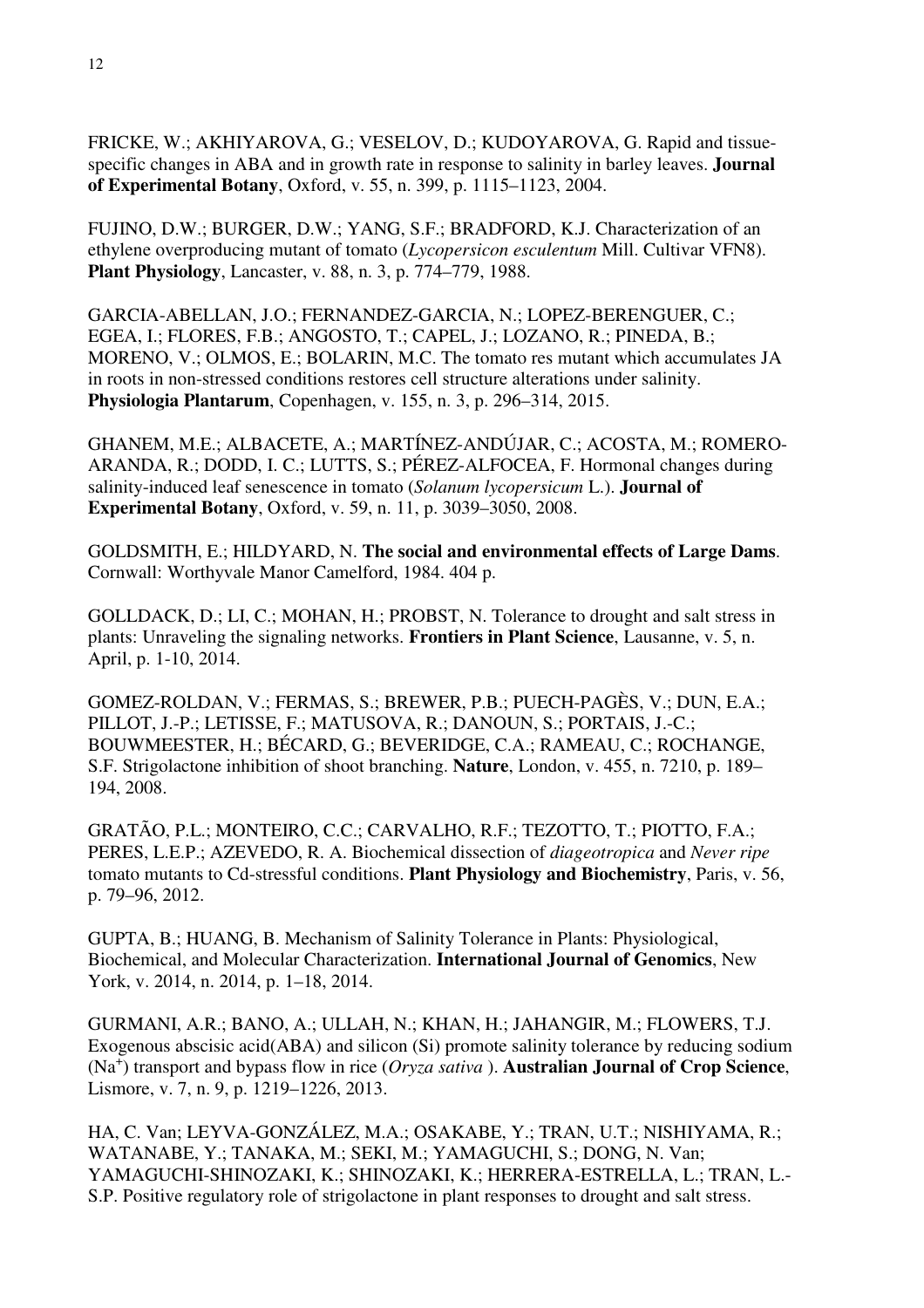**Proceedings of the National Academy of Sciences of the United States of America**, Washington, v. 111, n. 2, p. 851–856, 2014.

HAMILTON, A.J.; LYCETT, G.W.; GRIERSON, D. Antisense gene that inhibits synthesis of the hormone ethylene in transgenic plants. **Nature**, London, v. 346, n. 6281, p. 284–287, 1990.

HAN, Y.; YIN, S.; HUANG, L. Towards plant salinity tolerance-implications from ion transporters and biochemical regulation. **Plant Growth Regulation**, Dordrecht, v. 76, n. 1, p. 13–23, 2015.

HASEGAWA, P.M.; BRESSAN, RAY A; BOHNERT, J.-K. Z.H.J. Plant Cellular Andmolecular Responses To High Salinity. **Annual Review of Plant Physiology and Plant Molecular Biology**, Palo Alto, v. 51, p. 463–499, 2000.

HICHRI, I.; MUHOVSKI, Y.; CLIPPE, A.; ŽIŽKOVÁ, E.; DOBREV, P.I.; MOTYKA, V.; LUTTS, S. *SlDREB2*, a tomato dehydration-responsive element-binding 2 transcription factor, mediates salt stress tolerance in tomato and Arabidopsis. **Plant, Cell & Environment**, New York, v. 39, n. 1, p. 62–79, 2016.

HORTENSTEINER, S.; FELLER, U. Nitrogen metabolism and remobilization during senescence. **Journal of Experimental Botany**, Oxford, v. 53, n. 370, p. 927–937, 2002.

HU, Z.L.; DENG, L.; YAN, B.; PAN, Y.; LUO, M.; CHEN, X.Q.; HU, T.Z.; CHEN, G.P. Silencing of the *LeSGR1* gene in tomato inhibits chlorophyll degradation and exhibits a staygreen phenotype. **Biologia Plantarum**, Praha, v. 55, n. 1, p. 27–34, 2011.

HUANG, P.C.; PADDOCK, E.F. The Time and Site of the Semidominant Lethal Action of "*Wo*" in *Lycopersicon esculentum*. **American Journal of Botany**, Baltimore, v. 49, n. 4, p. 388–393, 1962.

ISCHEBECK, T.; ZBIERZAK, A.M.; KANWISCHER, M.; DÖRMANN, P. A salvage pathway for phytol metabolism in *Arabidopsis*. **The Journal of Biological Chemistry**, Baltimore, v. 281, n. 5, p. 2470–2477, 2006.

JACOBSEN, T.; ADAMS, R.M. Salt and silt in ancient Mesopotamian agriculture. **Science**, New York, v. 128, n. 3334, p. 1251–1258, 1958.

JAMES, R.A.; BLAKE, C.; ZWART, A.B.; HARE, R.A.; RATHJEN, A.J.; MUNNS, R. Impact of ancestral wheat sodium exclusion genes Nax1 and Nax2 on grain yield of durum wheat on saline soils. **Functional Plant Biology**, Victoria, v. 39, n. 7, p. 609–618, 2012.

JAYAKANNAN, M.; BOSE, J.; BABOURINA, O.; RENGEL, Z.; SHABALA, S. Salicylic acid improves salinity tolerance in Arabidopsis by restoring membrane potential and preventing salt-induced K+ loss via a GORK channel. **Journal of Experimental Botany**, Oxford, v. 64, n. 8, p. 2255–2268, 2013.

JESUS, F.A. de, ZSÖGÖN, A.; PERES, L.E.P. Physionomics. In: BORÉM, A.; FRITSCHE-NETO, R. (Ed.). **Omics in Plant Breeding**. New Jersey: John Wiley, 2014. chap. 6, p. 104- 126.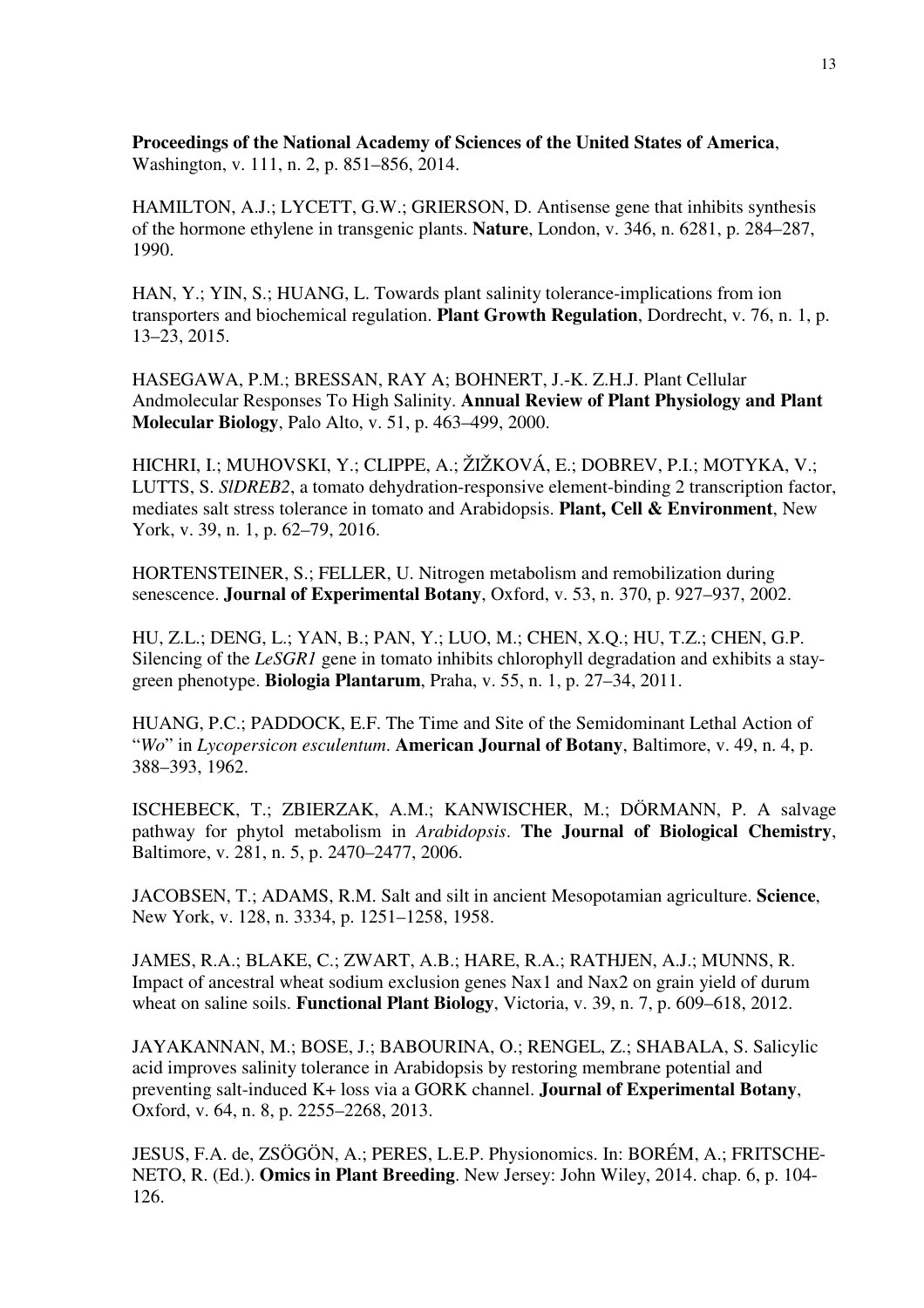JESUS, F.A. de. **Caracterização de uma variação genética natural de** *Solanum galapagense* **controlando o comprimento do entrenó e arquitetura foliar em tomateiro**. 2015. 70 p. Tese (Doutorado em Fisiologia e Bioquímica de Plantas) – Escola Superior de agricultura "Luiz de Queiroz", Universidade de São Paulo, Piracicaba, 2015. Disponível em: <http://www.teses.usp.br/teses/disponiveis/11/11144/tde-28032016-135123/en.php>. Acesso em: 30 maio 2016.

JI, H.; PARDO, J.M.; BATELLI, G.; OOSTEN, M.J. van; BRESSAN, R.A.; LI, X. The Salt Overly Sensitive (SOS) pathway: established and emerging roles. **Molecular Plant**, Oxford, v. 6, n. 2, p. 275–286, 2013.

JIANG, C.; BELFIELD, E.J.; CAO, Y.; SMITH, J.A. C.; HARBERD, N.P. An Arabidopsis soil-salinity-tolerance mutation confers ethylene-mediated enhancement of sodium/potassium homeostasis. **The Plant Cell**, Rockville, v. 25, n. 9, p. 3535–3552, 2013.

JIANG, K.; LIBERATORE, K.L.; PARK, S.J.; ALVAREZ, J.P.; LIPPMAN, Z.B. Tomato yield heterosis is triggered by a dosage sensitivity of the florigen pathway that fine-tunes shoot architecture. **PLoS Genetics**, San Francisco, v. 9, n. 12, p. 1-13, 2013. Disponível em: <http://www.ncbi.nlm.nih.gov/pubmed/24385931>. Acesso em: 15 jan. 2016.

JONES, M.G. Gibberellins and the *procera* mutant of tomato. **Planta**, New York, v. 172, n. 2, p. 280–284, 1987.

JUNG, J.-H.; PARK, C.-M. Auxin modulation of salt stress signaling in Arabidopsis seed germination. **Plant Signaling & Behavior**, Georgetown, v. 6, n. 8, p. 1198–1200, 2011.

KAPULNIK, Y.; RESNICK, N.; MAYZLISH-GATI, E.; KAPLAN, Y.; WININGER, S.; HERSHENHORN, J.; KOLTAI, H. Strigolactones interact with ethylene and auxin in regulating root-hair elongation in Arabidopsis. **Journal of Experimental Botany**, Oxford, v. 62, n. 8, p. 2915–2924, 2011.

KELLY, M.O.; BRADFORD, K.J. Insensitivity of the *diageotropica* tomato mutant to auxin. **Plant Physiology**, Lancaster, v. 82, n. 3, p. 713–717, 1986.

KHAN, M.I.R.; SYEED, S.; NAZAR, R.; ANJUM, N.A. An Insight into the Role of Salicylic Acid and Jasmonic Acid in Salt Stress Tolerance. In: KHAN, A.N.; NAZAR, R.; IQBAL, N.; ANJUM, A.N. (Ed.). **Phytohormones and Abiotic Stress Tolerance in Plants**. Berlin: Springer Berlin Heidelberg, 2012. chap. 12, p. 277–300.

KIM, Y.S.; SAKURABA, Y.; HAN, S.H.; YOO, S.C.; PAEK, N.C. Mutation of the arabidopsis NAC016 transcription factor delays leaf senescence. **Plant and Cell Physiology**, Tokyo, v. 54, n. 10, p. 1660–1672, 2013.

KING, K.E.; MORITZ, T.; HARBERD, N.P. Gibberellins are not required for normal stem growth in *Arabidopsis thaliana* in the absence of GAI and RGA. **Genetics**, Bethesda, v. 159, n. 2, p. 767–76, 2001.

KOREN, D.; RESNICK, N.; MAYZLISH GATI, E.; BELAUSOV, E.; WEININGER, S.; KAPULNIK, Y.; KOLTAI, H. Strigolactone signaling in the endodermis is sufficient to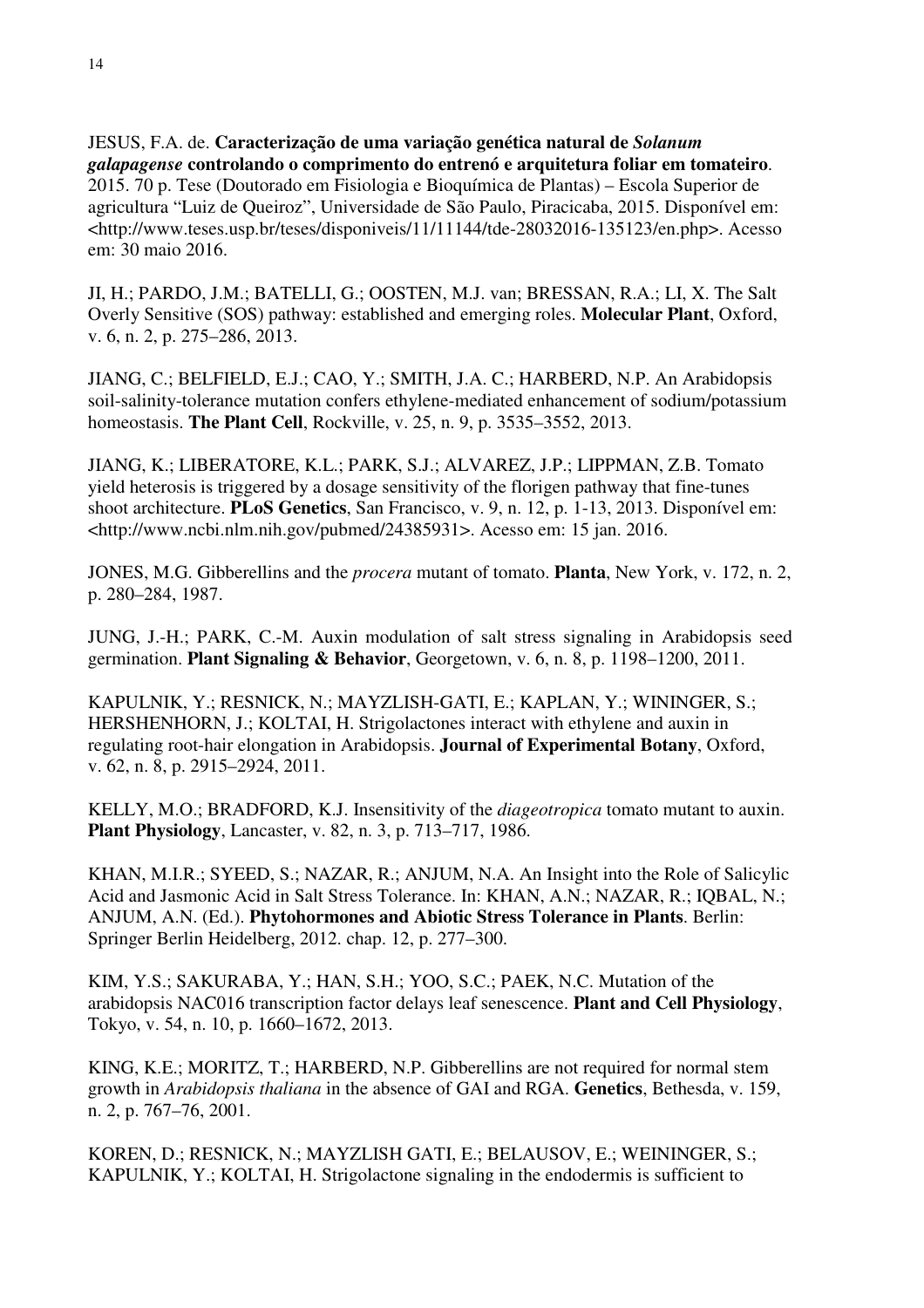restore root responses and involves SHORT HYPOCOTYL 2 (SHY2) activity. **The New Phytologist**, London, v. 198, n. 3, p. 866–874, 2013.

KOUDOUNAS, K.; MANIOUDAKI, M.E.; KOURTI, A.; BANILAS, G.; HATZOPOULOS, P. Transcriptional profiling unravels potential metabolic activities of the olive leaf nonglandular trichome. **Frontiers in Plant Science**, Lausanne, v. 6, n. 8, p. 1–10, 2015.

KRIEGER U.; LIPPMAN Z. B.; ZAMIR D. The flowering gene *SINGLE FLOWER TRUSS* drives heterosis for yield in tomato. **Nature Genetics,** New York, v. 42, n. 5, p. 459–463, 2010.

KRIEGER-LISZKAY, A.; FUFEZAN, C.; TREBST, A. Singlet oxygen production in photosystem II and related protection mechanism. **Photosynthesis Research**, Dordrecht, v. 98, n. 1–3, p. 551–564, 9 out. 2008.

LEVENE H. Robust tests for equality of variances. In: OLKIN I. **Contributions to probability and statistics**: essays in honor of Harold Hotelling. Palo Alto: Stanford University Press, 1960. p. 278–292.

LEVITT, J. **Responses of Plants to Environmental Stresses**. New York: Academic Press, 1972. 698 p.

LI, B.; LI, Q.; XIONG, L.; KRONZUCKER, H.J.; KRÄMER, U.; SHI, W. Arabidopsis plastid *AMOS1/EGY1* integrates abscisic acid signaling to regulate global gene expression response to ammonium stress. **Plant Physiology**, Lancaster, v.160, n. 4, p. 2040–2051, 2012.

LI, K.; WANG, Y.; HAN, C.; ZHANG, W.; JIA, H.; LI, X. GA signaling and CO/FT regulatory module mediate salt-induced late flowering in *Arabidopsis thaliana*. **Plant Growth Regulation**, Dordrecht, v. 56, n. 3, p. 195–206, 2007.

LIFSCHITZ, E.; AYRE, B.G.; ESHED, Y. Florigen and anti-florigen: a systemic mechanism for coordinating growth and termination in flowering plants. **Frontiers in Plant Science**, Lausanne, v. 5, n. 165, p. 465, 2014.

LIFSCHITZ, E.; EVIATAR, T.; ROZMAN, A.; SHALIT, A.; GOLDSHMIDT, A.; AMSELLEM, Z.; ALVAREZ, J.P.; ESHED, Y. The tomato *FT* ortholog triggers systemic signals that regulate growth and flowering and substitute for diverse environmental stimuli. **Proceedings of the National Academy of Sciences of the United States of America**, Washington, v. 103, n. 16, p. 6398–6403, 2006.

LIU, M.; GOMES, B.L.; MILA, I.; PURGATTO, E.; PERES, L.E.P.; FRASSE, P.; MAZA, E.; ZOUINE, M.; ROUSTAN, J.-P.; BOUZAYEN, M.; PIRRELLO, J. Comprehensive profiling of ethylene response factor expression identifies ripening-associated *ERF* genes and their link to key regulators of fruit ripening in tomato. **Plant Physiology**, Lancaster, v. 170, n. 3, p. 1732–1744, 2016.

LIVNE, S.; LOR, V.S.; NIR, I.; ELIAZ, N.; AHARONI, A.; OLSZEWSKI, N.E.; ESHED, Y.; WEISS, D. Uncovering DELLA-independent gibberellin responses by characterizing new tomato *procera* mutants. **The Plant Cell**, Rockville, v. 27, n. 6, p. 1579–1594, 2015.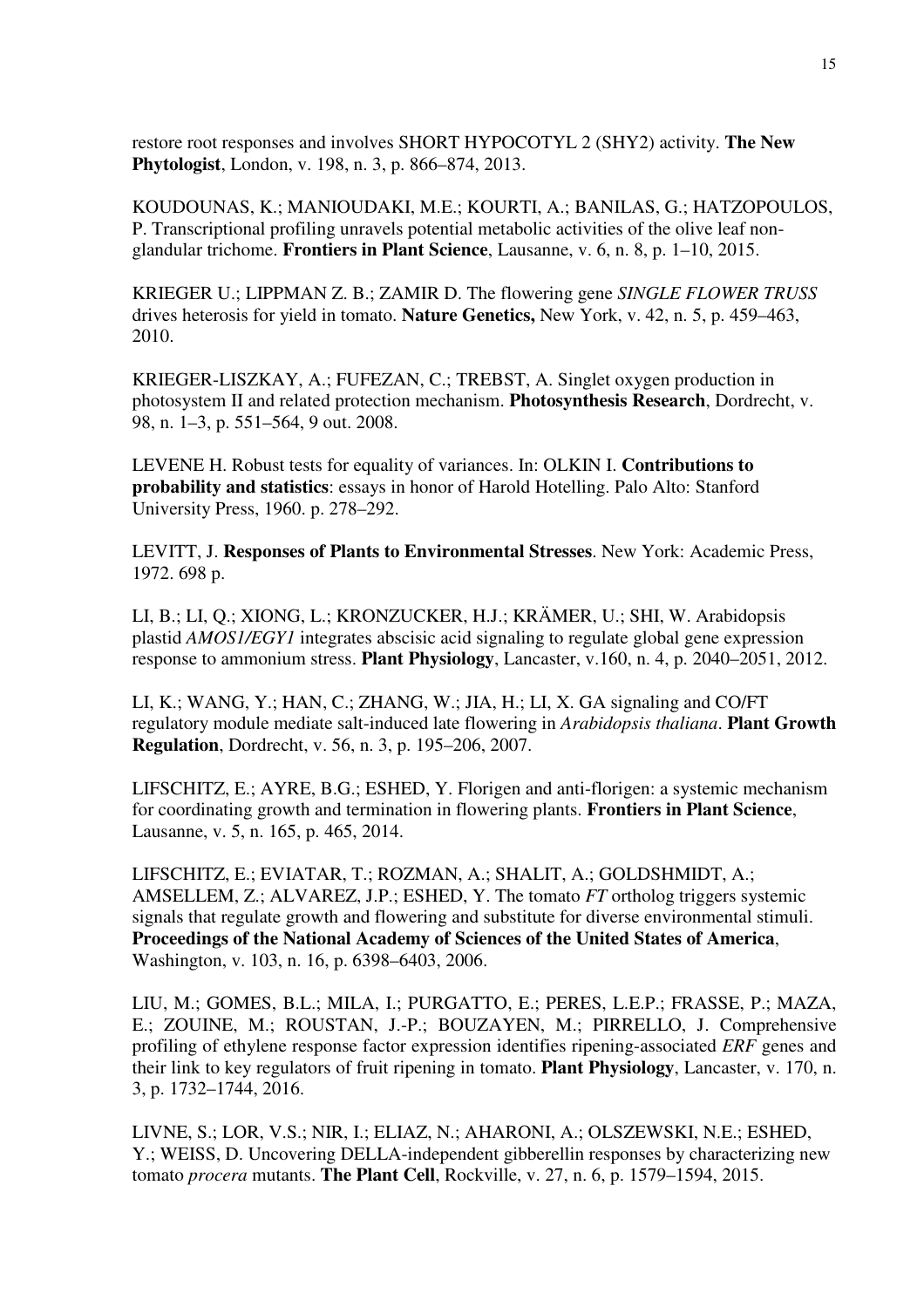LOMBARDI-CRESTANA, S.; AZEVEDO, M.S.; E SILVA, G.F.F.; PINO, L.E.; APPEZZATO-DA-GLORIA, B.; FIGUEIRA, A.; NOGUEIRA, F.T.S.; PERES, L.E.P. The tomato (*Solanum lycopersicum* cv. Micro-Tom) natural genetic variation *Rg1* and the DELLA Mutant *procera* control the competence necessary to form adventitious roots and shoots. **Journal of Experimental Botany**, Oxford, v. 63, n. 15, p. 5689–5703, 2012.

LUO, M.H.; YUAN, S.; CHEN, Y.E.; LIU, W.J.; DU, J.B.; LEI, T.; WANG, M.B.; LIN, H.H. Effects of salicylic acid on the photosystem 2 of barley seedlings under osmotic stress. **Biologia Plantarum**, Praha, v. 53, n. 4, p. 663–669, 2009.

LUO, Z.; ZHANG, J.; LI, J.; YANG, C.; WANG, T.; OUYANG, B.; LI, H.; GIOVANNONI, J.; YE, Z. A STAY-GREEN protein SlSGR1 regulates lycopene and β-carotene accumulation by interacting directly with *SlPSY1* during ripening processes in tomato. **New Phytologist**, Oxford, v. 198, n. 2, p. 442–452, 2013.

MAGGIO, A.; BARBIERI, G.; RAIMONDI, G.; PASCALE, S. de. Contrasting effects of GA3 treatments on tomato plants exposed to increasing salinity. **Journal of Plant Growth Regulation**, New York v. 29, n. 1, p. 63–72, 2010.

MAGGIO, A.; RAIMONDI, G.; MARTINO, A.; PASCALE, S. de. Salt stress response in tomato beyond the salinity tolerance threshold. **Environmental and Experimental Botany**, Oxford, v. 59, n. 3, p. 276–282, 2007.

MAGOME, H.; YAMAGUCHI, S.; HANADA, A.; KAMIYA, Y.; ODA, K. The DDF1 transcriptional activator upregulates expression of a gibberellin-deactivating gene, *GA2ox7*, under high-salinity stress in Arabidopsis. **The Plant Journal**, Oxford, v. 56, n. 4, p. 613–626, 2008.

MATEO, A.; FUNCK, D.; MÜHLENBOCK, P.; KULAR, B.; MULLINEAUX, P.M.; KARPINSKI, S. Controlled levels of salicylic acid are required for optimal photosynthesis and redox homeostasis. **Journal of Experimental Botany**, Oxford, v. 57, n. 8, p. 1795–1807, 2006.

MAYMON, I.; GREENBOIM-WAINBERG, Y.; SAGIV, S.; KIEBER, J.J.; MOSHELION, M.; OLSZEWSKI, N.; WEISS, D. Cytosolic activity of SPINDLY implies the existence of a DELLA-independent gibberellin-response pathway. **Plant Journal**, Malden, v. 58, n. 6, p. 979–988, 2009.

McCOURT, R.M.; DELWICHE, C.F.; KAROL, K.G. Charophyte algae and land plant origins. **Trends Ecology & Evolution***,* Barking*,* v. 19, n. 12, p. 661-666, 2004.

MIMOUNI, H.; WASTI, S.; MANAA, A.; GHARBI, E.; CHALH, A.; VANDOORNE, B.; LUTTS, S.; AHMED, H. B. Does Salicylic Acid (SA) improve tolerance to salt stress in plants? A study of SA effects on tomato plant growth, water dynamics, photosynthesis, and biochemical parameters .**OMICS: A Journal of Integrative Biology**, Larchmont, v. 20, n. 3, p. 180–190, 2016.

MOLINERO-ROSALES, N.; LATORRE, A.; JAMILENA, M.; LOZANO, R. *Single flower truss* regulates the transition and maintenance of flowering in tomato. **Planta**, New York, v. 218, p. 427–434, 2004.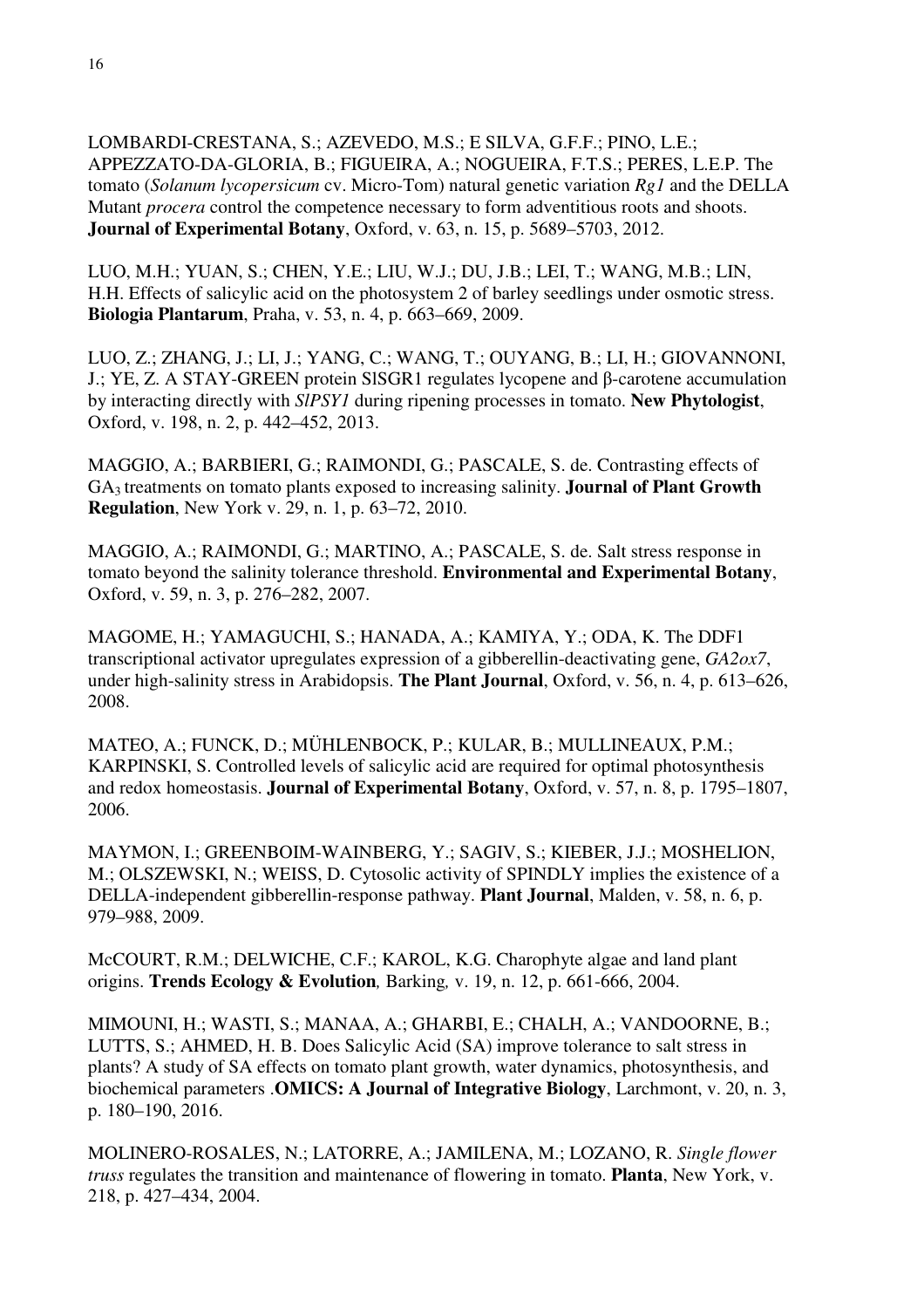MONTEIRO, C.C.; CARVALHO, R.F.; GRATÃO, P.L.; CARVALHO, G.; TEZOTTO, T.; MEDICI, L.O.; PERES, L.E.P.; AZEVEDO, R.A. Biochemical responses of the ethyleneinsensitive never ripe tomato mutant subjected to cadmium and sodium stresses. **Environmental and Experimental Botany**, Oxford, v. 71, n. 2, p. 306–320, 2011.

MUNNS, R.; JAMES, R.A.; XU, B.; ATHMAN, A.; CONN, S. J.; JORDANS, C.; BYRT, C. S.; HARE, R.A.; TYERMAN, S.D.; TESTER, M.; PLETT, D.; GILLIHAM, M. Wheat grain yield on saline soils is improved by an ancestral Na + transporter gene. **Nature Biotechnology**, New York, v. 30, n .4, p. 360–364, 2012.

MUNNS, R.; TESTER, M. Mechanisms of salinity tolerance. **Annual Review of Plant Biology**, Palo Alto, v. 59, n. 1, p. 651–681, 2008.

MWANAMWENGE, J.; LOSS, S.; SIDDIQUE, K.H.; COCKS, P. Effect of water stress during floral initiation, flowering and podding on the growth and yield of Faba bean (*Vicia faba* L.). **European Journal of Agronomy**, Amsterdam, v. 11, n. 1, p. 1–11, 1999.

NEILL, S.J.; HORGAN, R. Abscisic acid production and water relations in wilty tomato mutants subjected to water deficiency. **Journal of Experimental Botany**, Oxford, v. 36, n. 8, p. 1222–1231, 1985.

OGAWA, D.; ABE, K.; MIYAO, A.; KOJIMA, M.; SAKAKIBARA, H.; MIZUTANI, M.; MORITA, H.; TODA, Y.; HOBO, T.; SATO, Y.; HATTORI, T.; HIROCHIKA, H.; TAKEDA, S. *RSS1* regulates the cell cycle and maintains meristematic activity under stress conditions in rice. **Nature Communications**, London, v. 2, p. 278, 2011.

OH, K.; IVANCHENKO, M.G.; WHITE, T.J.; LOMAX, T.L. The *diageotropica* gene of tomato encodes a cyclophilin: A novel player in auxin signaling. **Planta**, New York, v. 224, n. 1, p. 133–144, 2006.

PAN, Y.-J.; LIU, L.; LIN, Y.-C.; ZU, Y.-G.; LI, L.-P.; TANG, Z.-H. Ethylene antagonizes salt-induced growth retardation and cell death process via transcriptional controlling of ethylene-, BAG- and senescence-associated genes in *Arabidopsis*. **Frontiers in Plant Science**, Lauseanne, v. 7, p. 1–10, 2016.

PARK, S.-Y.; YU, J.-W.; PARK, J.-S.; LI, J.; YOO, S.-C.; LEE, N.-Y.; LEE, S.-K.; JEONG, S.-W.; SEO, H. S.; KOH, H.-J.; JEON, J.-S.; PARK, Y.-I.; PAEK, N.-C. The Senescence-Induced Staygreen Protein Regulates Chlorophyll Degradation. **The Plant Cell,** Rockville, v. 19, n. 5, p. 1649–1664, 2007.

PENG, J.; LI, Z.; WEN, X.; LI, W.; SHI, H.; YANG, L.; ZHU, H.; GUO, H. Salt-induced stabilization of EIN3/EIL1 confers salinity tolerance by deterring ROS accumulation in *Arabidopsis*. **PLoS Genetics**, San Francisco, v. 10, n. 10, p. e1004664, Oct. 2014. Disponível em: <http://www.ncbi.nlm.nih.gov/pubmed/25330213>. Acesso em: 05 maio 2016.

PÉREZ-ALFOCEA, F.; ALBACETE, A.; GHANEM, M.E.; DODD, I.C. Hormonal regulation of source–sink relations to maintain crop productivity under salinity: a case study of root-to-shoot signalling in tomato. **Functional Plant Biology**, Victoria, v. 37, n. 7, p. 592- 603, 2010.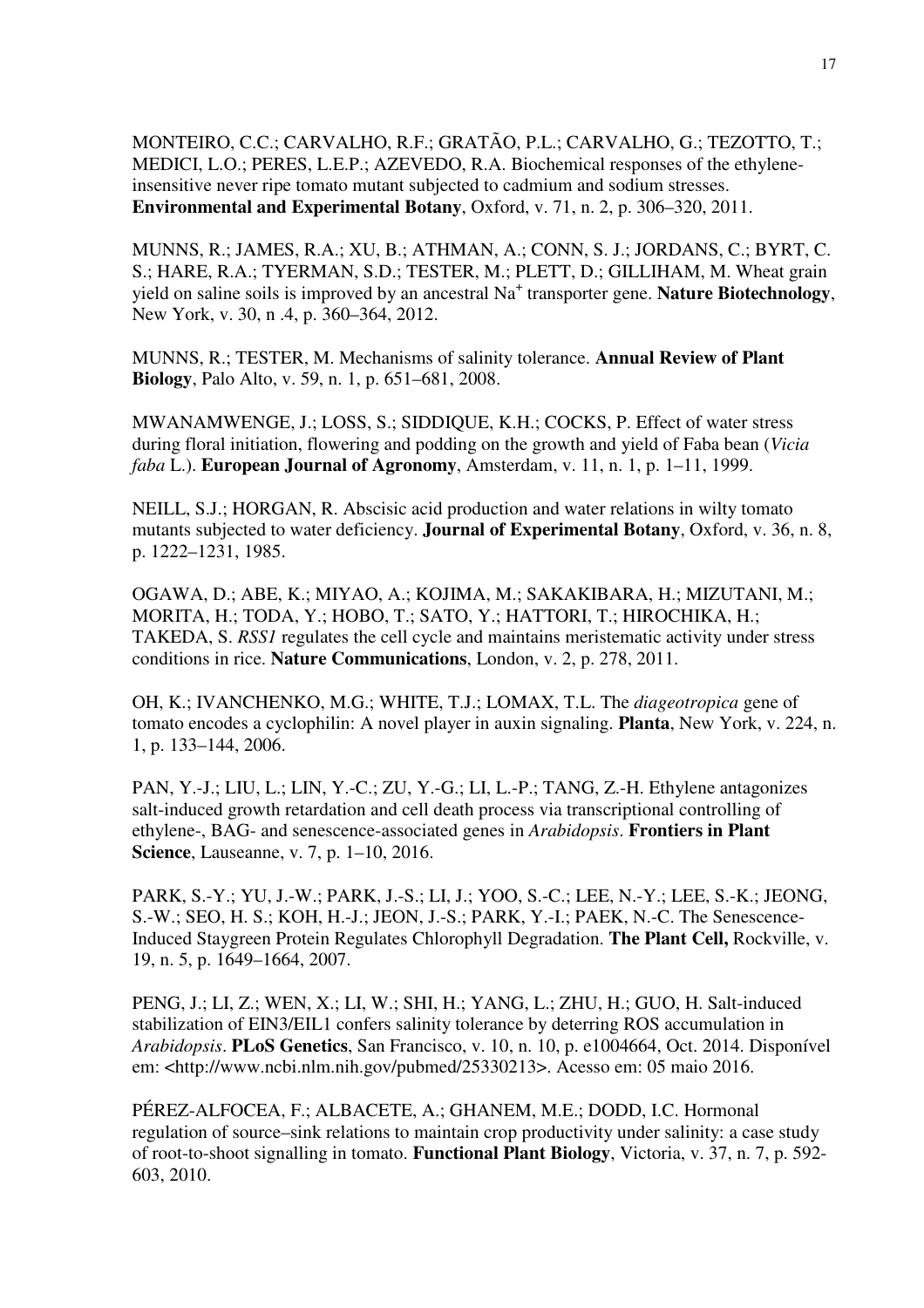PHILIPPAR, K.; FUCHS, I.; LUTHEN, H.; HOTH, S.; BAUER, C.S.; HAGA, K.; THIEL, G.; LJUNG, K.; SANDBERG, G.; BOTTGER, M.; BECKER, D.; HEDRICH, R. Auxininduced K<sup>+</sup> channel expression represents an essential step in coleoptile growth and gravitropism. **Proceedings of the National Academy of Sciences of the United States of America**, Washington, v. 96, n. 21, p. 12186–12191, 1999.

PHILIPPAR, K.; IVASHIKINA, N.; ACHE, P.; CHRISTIAN, M.; LÜTHEN, H.; PALME, K.; HEDRICH, R. Auxin activates *KAT1* and *KAT2*, two K<sup>+</sup>-channel genes expressed in seedlings of *Arabidopsis thaliana*. **The Plant Journal**, Malden, v. 37, n. 6, p. 815–827, 2004.

PINO, L.E.; LOMBARDI-CRESTANA, S.; AZEVEDO, M.S.; SCOTTON, D.C.; BORGO, L.; QUECINI, V.; FIGUEIRA, A.; PERES, L.E.P. The *Rg1* allele as a valuable tool for genetic transformation of the tomato 'Micro-Tom' model system. **Plant Methods**, London, v. 6, n. 23, p.1-23, 2010.

POTTERS, G.; PASTERNAK, T.P.; GUISEZ, Y.; JANSEN, M. A. K. Different stresses, similar morphogenic responses: Integrating a plethora of pathways. **Plant, Cell and Environment**, New York, v. 32, n. 2, p. 158–169, 2009.

QUADRANA, L.; ALMEIDA, J.; OTAIZA, S.N.; DUFFY, T.; SILVA, J.V.C.; GODOY, F.; ASÍS, R.; BERMUDEZ, L.; FERNIE, A.F.; CARRARI, F.; ROSSI, M. Transcriptional regulation of tocopherol biosynthesis in tomato. **Plant Molecular Biology**, Dordrecht, v. 81, n. 3, p. 309–325, 2013.

RAIOLA, R.; TENORE, G.C.; BARONE, A.; FRUSCIANTE, L.; RIGANO, M.M. Vitamin E content and composition in tomato fruits: beneficial roles and bio-fortification. **International Journal of Molecular Sciences,** Basel, v. 16, n. 2, p. 29250–29264, 2015.

RAO, M.V.; DAVIS, K.R. Ozone-induced cell death occurs via two distinct mechanisms in Arabidopsis: the role of salicylic acid. **The Plant Journal**, Oxford, v. 17, n. 6, p. 603–614, 1999.

RASMUSSEN, A.; MASON, M.G.; DE CUYPER, C.; BREWER, P.B.; HEROLD, S.; AGUSTI, J.; GEELEN, D.; GREB, T.; GOORMACHTIG, S.; BEECKMAN, T.; BEVERIDGE, C. A. Strigolactones suppress adventitious rooting in Arabidopsis and pea. **Plant Physiology**, Lancaster, v. 158, n. 4, p. 1976–1987, 2012.

REBERS, M.; KANETA, T.; KAWAIDE, H.; YAMAGUCHI, S.; YANG, Y.Y.; IMAI, R.; SEKIMOTO, H.; KAMIYA, Y. Regulation of gibberellin biosynthesis genes during flower and early fruit development of tomato. **The Plant Journal**, Oxford, v. 17, n. 3, p. 241–250, 1999.

REEVES, A.F. Tomato Trichomes and Mutations Affecting Their Development. **American Journal of Botany**, Baltimore, v. 64, n. 2, p. 186–189, 1977.

RUIZ-LOZANO, J.M.; AROCA, R.; ZAMARREÑO, Á.M.; MOLINA, S.; ANDREO-JIMÉNEZ, B.; PORCEL, R.; GARCÍA-MINA, J.M.; RUYTER-SPIRA, C.; LÓPEZ-RÁEZ, J.A. Arbuscular mycorrhizal symbiosis induces strigolactone biosynthesis under drought and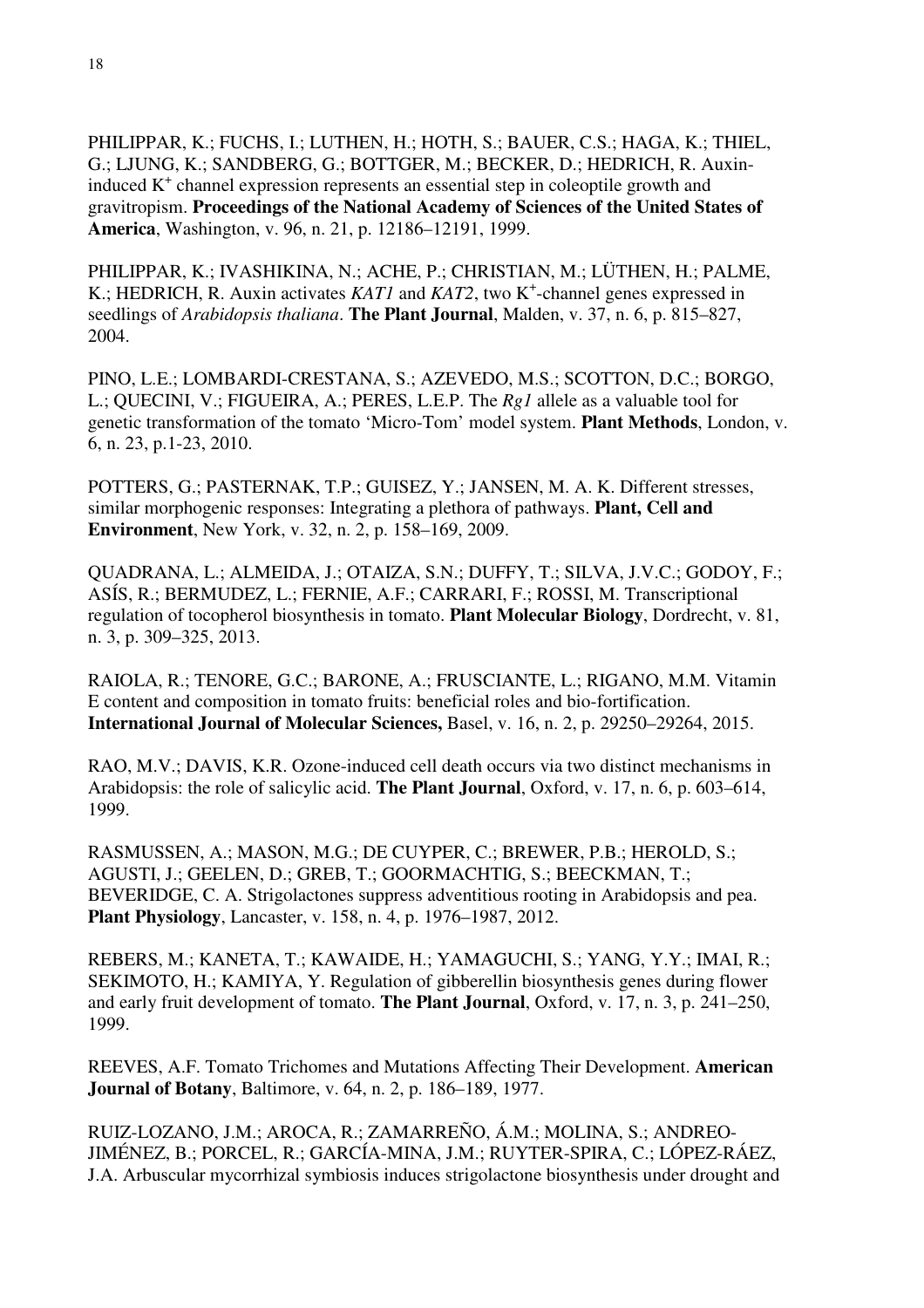improves drought tolerance in lettuce and tomato. **Plant, Cell and Environment**, New York, v. 39, n. 2, p. 441–452, 2016.

RUSH, D.W.; EPSTEIN, E. Genotypic Responses to Salinity: Differences between Saltsensitive and Salt-tolerant Genotypes of the Tomato. **Plant Physiology**, Lancaster, v. 57, n. 2, p. 162–6, 1976.

RUYTER-SPIRA, C.; KOHLEN, W.; CHARNIKHOVA, T.; ZEIJL, A. van; BEZOUWEN, L. van; DE RUIJTER, N.; CARDOSO, C.; LOPEZ-RAEZ, J.A.; MATUSOVA, R.; BOURS, R.; VERSTAPPEN, F.; BOUWMEESTER, H. Physiological effects of the synthetic strigolactone analog GR24 on root system architecture in Arabidopsis: another belowground role for strigolactones? **Plant Physiology**, Lancaster, v. 155, n. 2, p. 721–734, 2011.

RYAN, P.R.; LIAO, M.; DELHAIZE, E.; REBETZKE, G.J.; WELIGAMA, C.; SPIELMEYER, W.; JAMES, R.A. Early vigour improves phosphate uptake in wheat. **Journal of Experimental Botany**, Oxford, v. 66, n. 22, p. 7089–7100, 2015.

RYU, H.; CHO, Y.-G. Plant hormones in salt stress tolerance. **Journal of Plant Biology**, Seoul, v. 58, n. 3, p. 147–155, 2015.

SAS INSTITUTE. **SAS/STAT® 9.2:**user's guide. Cary, 2008.

SELTMANN, M. A; HUSSELS, W.; BERGER, S. Jasmonates during senescence. **Plant Signaling & Behavior**, Georgetown, v. 5, n. 11, p. 1493–1496, 2010.

SHABALA, S.; CUIN, T.A. Potassium transport and plant salt tolerance. **Physiologia Plantarum**, Copenhagen, v. 133, n. 4, p. 651–669, 2008.

SHAHBAZ, M.; ASHRAF, M.; AL-QURAINY, F.; HARRIS, P.J.C. Salt tolerance in selected vegetable crops. **Critical Reviews in Plant Sciences**, Boca Raton, v. 31, n. 4, p. 303–320, 2012.

SHALIT, A.; ROZMAN, A.; GOLDSHMIDT, A.; ALVAREZ, J.P.; BOWMAN, J.L.; ESHED, Y.; LIFSCHITZ, E. The flowering hormone florigen functions as a general systemic regulator of growth and termination. **Proceedings of the National Academy of Sciences of the United States of America**, Washington, v. 106, n. 20, p. 8392–8397, 2009.

SHAN, C.; MEI, Z.; DUAN, J.; CHEN, H.; FENG, H.; CAI, W. *OsGA2ox5*, a gibberellin metabolism enzyme, is involved in plant growth, the root gravity response and salt stress. **PloS One**, San Francisco, v. 9, n. 1, p. 1-10, 2014. Disponível em: <http://www.ncbi.nlm.nih.gov/pubmed/24475234>. Acesso em: 22 maio 2016.

SHAN, X.; WANG, J.; CHUA, L.; JIANG, D.; PENG, W.; XIE, D. The role of Arabidopsis Rubisco activase in jasmonate-induced leaf senescence. **Plant Physiology**, Lancaster, v. 155, n. 2, p. 751–764, 2011.

SHAPIRO, S.S.; WILK, M.B. An analysis of variance test for normality (complete samples). **Biometrika**, London. v. 52, n. 3/4, p. 591–611, 1965.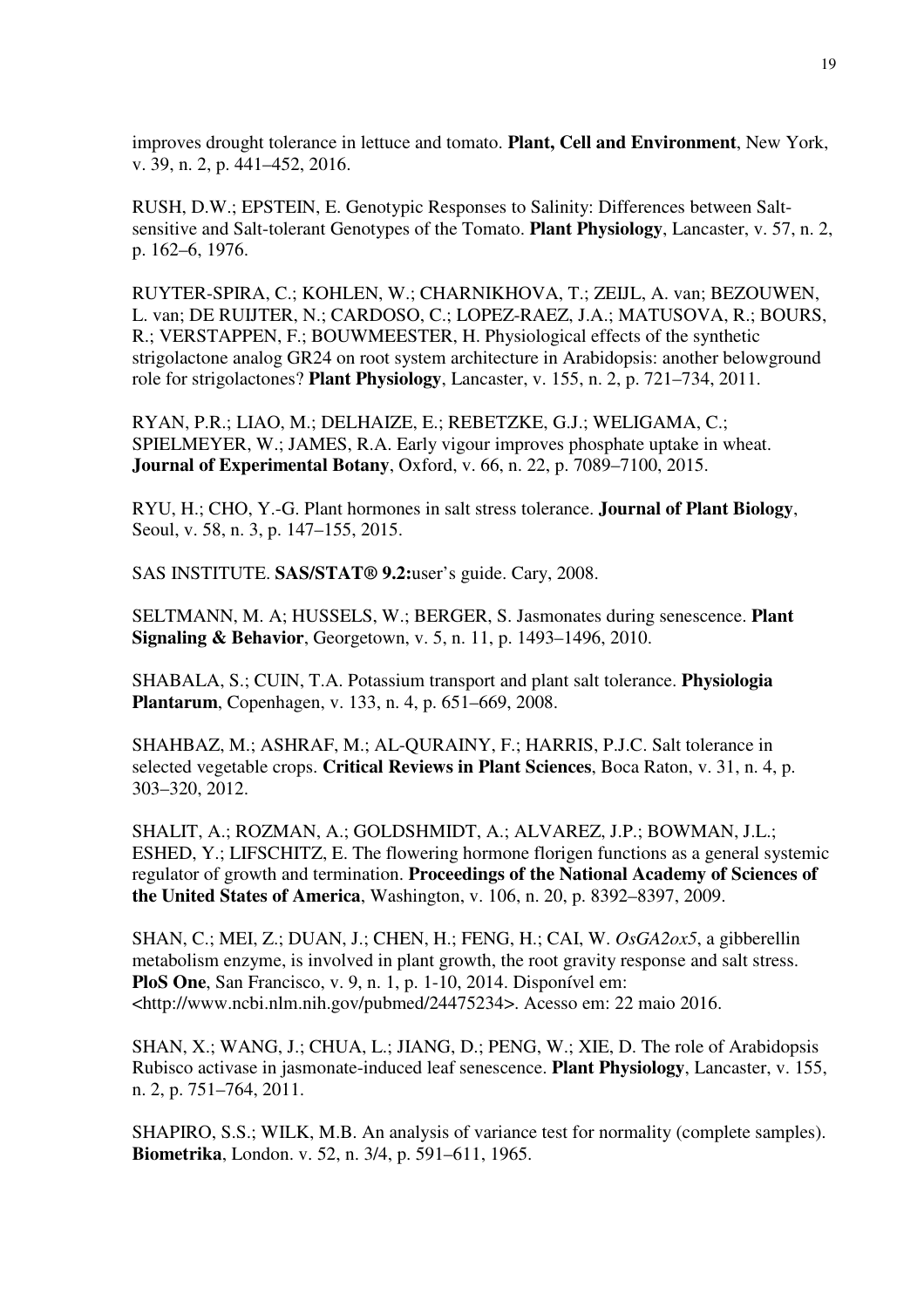SHARP, R.E.; LENOBLE, M.E.; ELSE, M.A.; THORNE, E.T.; GHERARDI, F. Endogenous ABA maintains shoot growth in tomato independently of effects on plant water balance: evidence for an interaction with ethylene. **Journal of Experimental Botany**, Oxford, v. 51, n. 350, p. 1575–1584, 2000.

SHI, Q.; BAO, Z.; ZHU, Z.; YING, Q.; QIAN, Q. Effects of different treatments of salicylic acid on heat tolerance, chlorophyll fluorescence, and antioxidant enzyme activity in seedlings of *Cucumis sativa* L. **Plant Growth Regulation**, Dordrecht, v. 48, n. 2, p.127–135, 2006.

SHINOHARA, N.; TAYLOR, C.; LEYSER, O. Strigolactone can promote or inhibit shoot branching by triggering rapid depletion of the auxin efflux protein pin1 from the plasma membrane. **PLoS Biology**, San Francisco, v. 11, n. 1, p. e1001474, 2013. Disponível em: <http://dx.plos.org/10.1371/journal.pbio.1001474>. Acesso em: 30 maio 2016.

SKŁODOWSKA, M.; GAPIŃSKA, M.; GAJEWSKA, E.; GABARA, B. Tocopherol content and enzymatic antioxidant activities in chloroplasts from NaCl-stressed tomato plants. **Acta Physiologiae Plantarum**, Warszawa, v. 31, n. 2, p. 393–400, 2009.

SNIR, A.; NADEL, D.; GROMAN-YAROSLAVSKI, I.; MELAMED, Y.; STERNBERG, M.; BAR-YOSEF, O.; WEISS, E. The origin of cultivation and proto-weeds, long before neolithic farming. **PLoS One**, San Francisco, v. 10, n. 7, p. 1–12, 2015. Disponível em: <http://journals.plos.org/plosone/article?id=10.1371/journal.pone.0131422>. Acesso em: 13 fev. 2016.

SPOLLEN, W.G.; LENOBLE, M.E.; SAMUELS, T.D.; BERNSTEIN, N.; SHARP, R.E. Abscisic acid accumulation maintains maize primary root elongation at low water potentials by restricting ethylene production. **Plant Physiology**, Lancaster, v. 122, n. 3, p. 967–976, 2000.

SPOONER, D.M.; PERALTA, I.E.; KNAPP, S. Comparison of AFLPs with Other Markers for Phylogenetic Inference in Wild Tomatoes [*Solanum* L. Section *Lycopersicon* (Mill.) Wettst.]. **Taxon**, Utrecht, v. 54, n. 1, p. 43–61, 2005.

STAM, P.; ZEVEN, A.C. The theoretical proportion of the donor genome in near-isogenic lines of self-fertilizers bred by backcrossing. **Euphytica**, Dordrecht, v. 30, n. 2, p. 227–238, 1981.

STASWICK, P.E.; TIRYAKI, I. The oxylipin signal jasmonic acid is activated by an enzyme that conjugates it to isoleucine in Arabidopsis. **The Plant Cell**, Rockville, v. 16, n. 8, p. 2117–2127, 2004

STEVENS, M.A.; RICK, C.M. Genetics and breeding. In: ATHERTON, J.; RUDICH, J. (Ed.). **The tomato crop:** a scientific basis for improvement. London: Chapman & Hall, 1986. p. 35–100.

SUN, X.; FU, T.; CHEN, N.; GUO, J.; MA, J.; ZOU, M.; LU, C.; ZHANG, L. The stromal chloroplast Deg7 protease participates in the repair of photosystem II after photoinhibition in Arabidopsis. **Plant Physiology**, Lancaster, v. 152, n. 3, p. 1263–1273, 2010.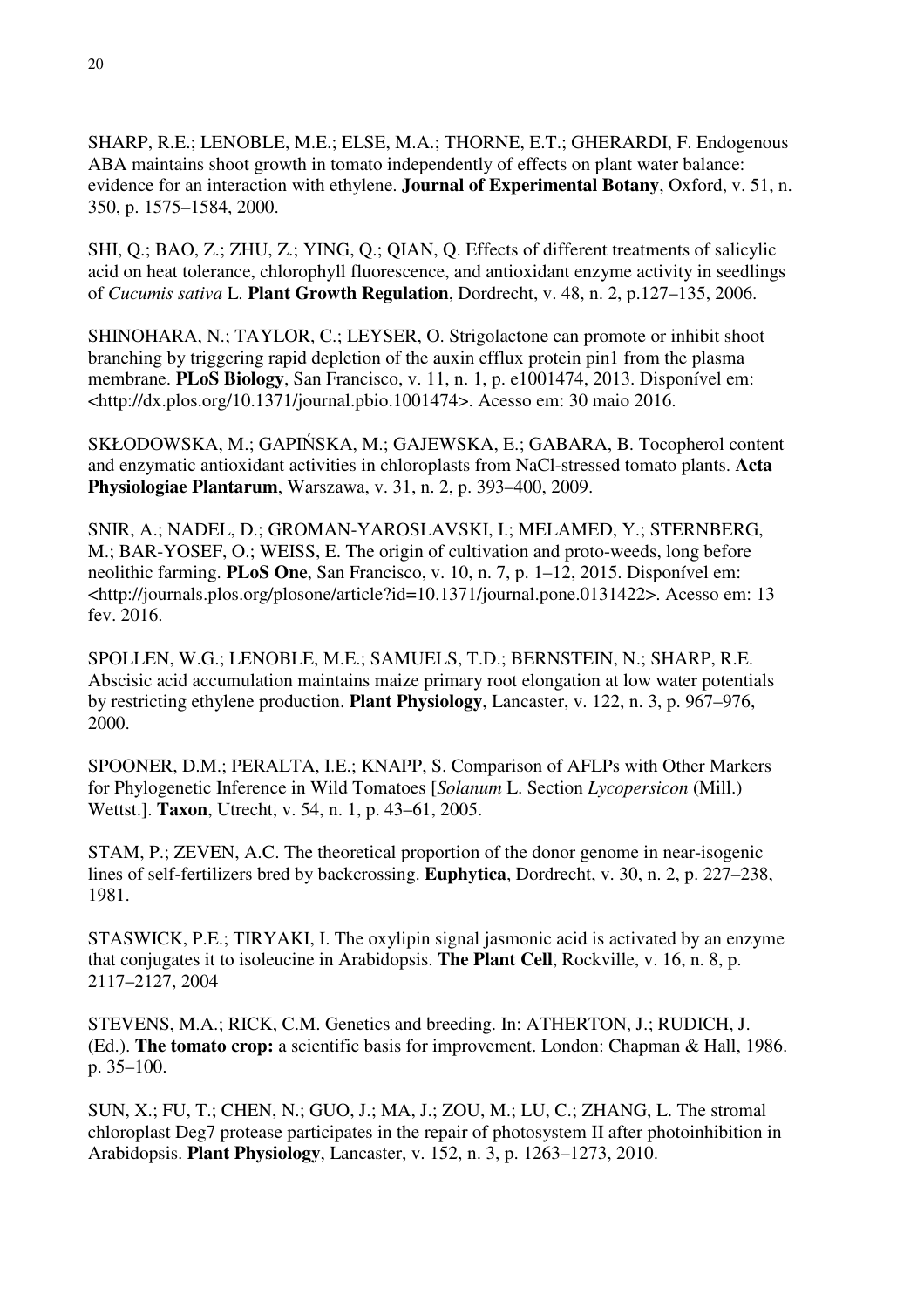SZYMKOWIAK, E.J.; SUSSEX, I.M. The internal meristem layer (L3) determines floral meristem size and carpel number in tomato periclinal chimeras. **The Plant Cell**, Rockville, v. 4, n. 9, p. 1089–1100, 1992.

TANG, X.; MU, X.; SHAO, H.; WANG, H.; BRESTIC, M. Global plant-responding mechanisms to salt stress: physiological and molecular levels and implications in biotechnology. **Critical Reviews in Biotechnology**, Boca Raton, v. 35, n. 4, p. 425–437, 2015.

TANKSLEY, S.D.; GANAL, M.W.; PRINCE, J.P.; VICENTE, M.C.; BONIERBALE, M.W.; BROUN, P.; FULTON, T.M.; GIOVANNONI, J.J.; GRANDILLO, S.; MARTIN, G.B. High density molecular linkage maps of the tomato and potato genomes. **Genetics**, Bethesda, v. 132, n, 4, p. 1141–1160. 1992.

TAO, J.-J.; CHEN, H.-W.; MA, B.; ZHANG, W.-K.; CHEN, S.-Y.; ZHANG, J.-S. The role of ethylene in plants under salinity stress. **Frontiers in Plant Science**, Lauseanne, v. 6, p. 1059, 2015.

THARA, V.K.; TANG, X.; GU, Y. Q.; MARTIN, G.B.; ZHOU, J.M. *Pseudomonas syringae*  pv tomato induces the expression of tomato *EREBP*-like genes *Pti4* and *Pti5* independent of ethylene, salicylate and jasmonate. **The Plant Journal**, Malden, v. 20, n. 4, p. 475–483, 1999.

THOMAS, H.; OUGHAM, H. The stay-green trait. **Journal of Experimental Botany**, Oxford, v. 65, n. 14, p. 3889–3900, 2014.

TUINEN, A. van; PETERS, A.H.L.J.; KENDRICK, R.E.; ZEEVAART, J.A.D.; KOORNNEEF, M. Characterisation of the *procera* mutant of tomato and the interaction of gibberellins with end-of-day far-red light treatments. **Physiologia Plantarum**, Copenhagen, v. 106, n. 1, p. 121–128, 1999.

TUTEJA, N.; SOPORY, S.K. Chemical signaling under abiotic stress environment in plants. **Plant Signaling & Behavior**, Georgetown, v. 3, n. 8, p. 525–536, 2008.

UMEHARA, M.; HANADA, A.; YOSHIDA, S.; AKIYAMA, K.; ARITE, T.; TAKEDA-KAMIYA, N.; MAGOME, H.; KAMIYA, Y.; SHIRASU, K.; YONEYAMA, K.; KYOZUKA, J.; YAMAGUCHI, S. Inhibition of shoot branching by new terpenoid plant hormones. **Nature**, London, v. 455, n. 7210, p. 195–200, 2008.

URANO, D.; COLANERI, A.; JONES, A.M. G $\alpha$  modulates salt-induced cellular senescence and cell division in rice and maize. **Journal of Experimental Botany**, Oxford,v. 65, n. 22, p. 6553–6561, 2014.

URANO, K.; KURIHARA, Y.; SEKI, M.; SHINOZAKI, K. "Omics" analyses of regulatory networks in plant abiotic stress responses. **Current Opinion in Plant Biology**, London, v. 13, n. 2, p. 132–138, 2010.

VALENTIN, H.E.; LINCOLN, K.; MOSHIRI, F.; JENSEN, P.K.; QI,Q.; VENKATESH,T. V.; KARUNANANDAA, B.; BASZIS, S.; NORRIS, S.; SAVIDGE, B.; GRUYS, K.J.; LAST, R. The Arabidopsis vitamin E pathway *gene 5-1* mutant reveals a critical role for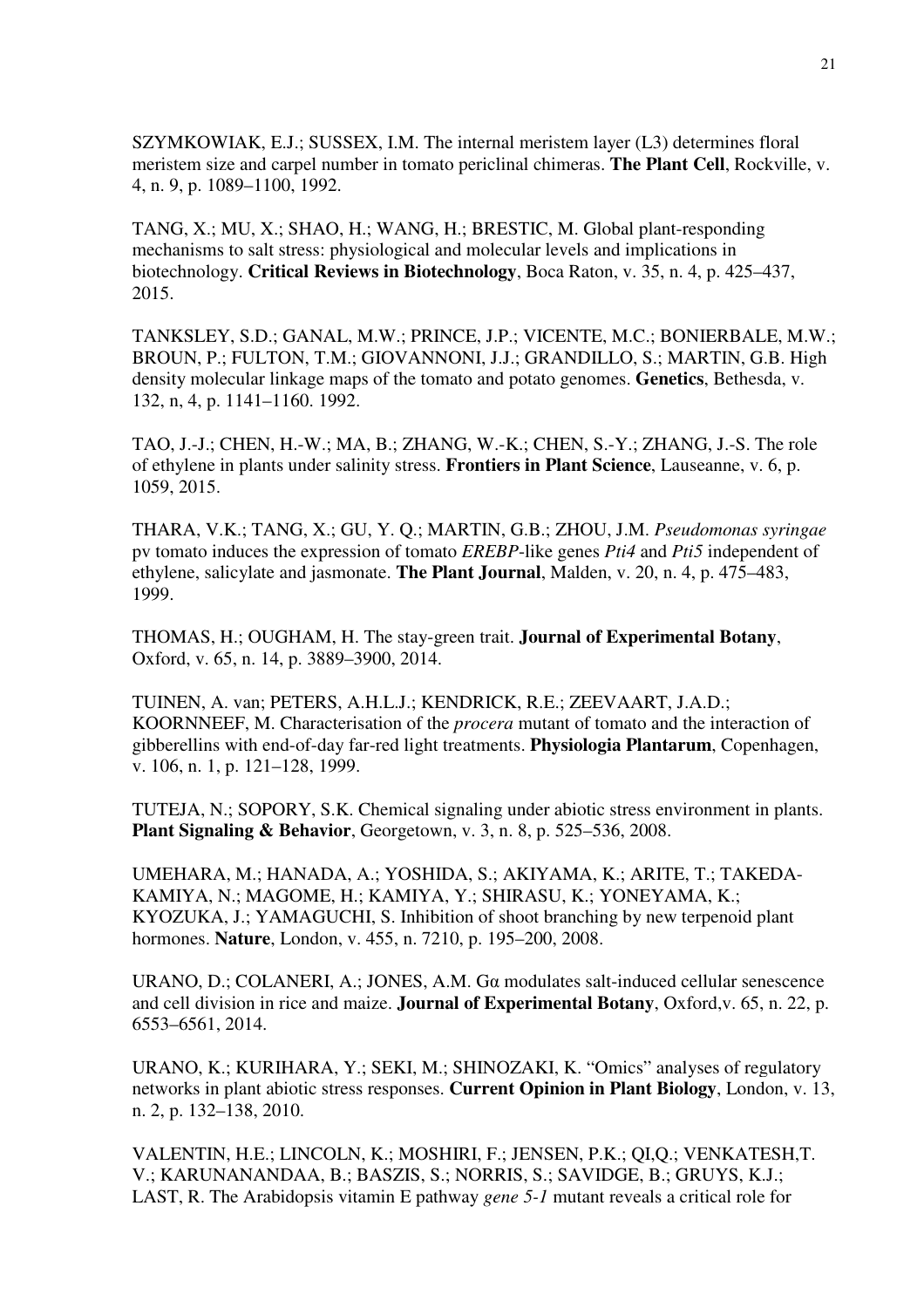phytol kinase in seed tocopherol biosynthesis. **The Plant Cell**, Rockville, v. 18, n. 1, p. 212– 224, 2006.

VARGAS, I.; GALLEGOS, H. Sumer: where engineering was born. **Journal of Professional Issues in Engineering**, Utah, v. 116, n. 1, p. 83–92, 1990.

VENDEMIATTI, E.; ZSÖGÖN, A.; SILVA, G.F.F.; JESUS, F.A.; CUTRI, L.; TANAKA, F.; NOGUEIRA, F.T.S.; PERES, L.E.P. Loss of type-IV glandular trichomes in tomato (*Solanum lycopersicum*) is a heterochronic trait reversible by the promotion of juvenile phase of vegetative development. **New Phytologist**, London, 2016. In press.

VERSLUES, P.E.; AGARWAL, M.; KATIYAR-AGARWAL, S.; ZHU, J.; ZHU, J.-K. Methods and concepts in quantifying resistance to drought, salt and freezing, abiotic stresses that affect plant water status. **The Plant Journal**, Oxford, v. 45, n. 4, p. 523–539, 2006.

VICENTE, M.H.; ZSÖGÖN, A.; SÁ, A.F.L.; RIBEIRO, R.; PERES, L.E.P. Semi-determinate growth habit adjusts the vegetative-to-reproductive balance and increases productivity and water-use efficiency in tomato (*Solanum lycopersicum*). **Journal of Plant Physiology**, Stuttgart, v. 177, n. 1, p. 11–19, 2015.

VICENTE. M.H. **Regulação do balanço vegetativo-reprodutivo pelo crescimento semideterminado em tomateiro (***Solanum lycopersicum* **L. cv. Micro-Tom) e seu impacto na produtividade e eficiência no uso da água.** 2013. 87 p. Dissertação (Mestrado em Fisiologia e Bioquímica de Plantas) – Escola Superior de Agricultura "Luiz de Queiroz", Universidade de São Paulo, Piracicaba, 2013. Disponível em: <http://www.teses.usp.br/teses/disponiveis/11/11144/tde-10092013-

161029/publico/Mateus\_Henrique\_Vicente.pdf>. Acesso em: 20 maio 2016.

VOGEL, J.T.; WALTER, M.H.; GIAVALISCO, P.; LYTOVCHENKO, A.; KOHLEN, W.; CHARNIKHOVA, T.; SIMKIN, A.J.; GOULET, C.; STRACK, D.; BOUWMEESTER, H.J.; FERNIE, A.R.; KLEE, H.J. *SlCCD7* controls strigolactone biosynthesis, shoot branching and mycorrhiza-induced apocarotenoid formation in tomato. **The Plant Journal**, Malden, v. 61, n. 2, p. 300–311, 2010.

WADA, K.C.; TAKENO, K. Stress-induced flowering. **Plant Signaling & Behavior**, Georgetown, v. 5, n. 8, p. 944–947, 2010.

WAHID, A.; PERVEEN, M.; GELANI, S.; BASRA, S.M.A. Pretreatment of seed with  $H_2O_2$ improves salt tolerance of wheat seedlings by alleviation of oxidative damage and expression of stress proteins. **Journal of Plant Physiology**, Stuttgart, v. 164, n. 3, p. 283–294, 2007.

WANG, H.; JONES, B.; LI, Z.; FRASSE, P.; DELALANDE, C.; REGAD, F.; CHAABOUNI, S.; LATCHÉ, A.; PECH, J.-C.; BOUZAYEN, M. The tomato *Aux*/*IAA* transcription factor *IAA9* is involved in fruit development and leaf morphogenesis. **The Plant Cell**, Rockville, v. 17, n. 10, p. 2676–2692, 2005.

WANG, Y.; MOPPER, S.; HASENSTEIN, K.H. Effects of salinity on endogenous ABA, IAA, JA, and SA in *Iris hexagona*. **Journal of Chemical Ecology**, New York, v. 27, n. 2, p. 327–342, 2001.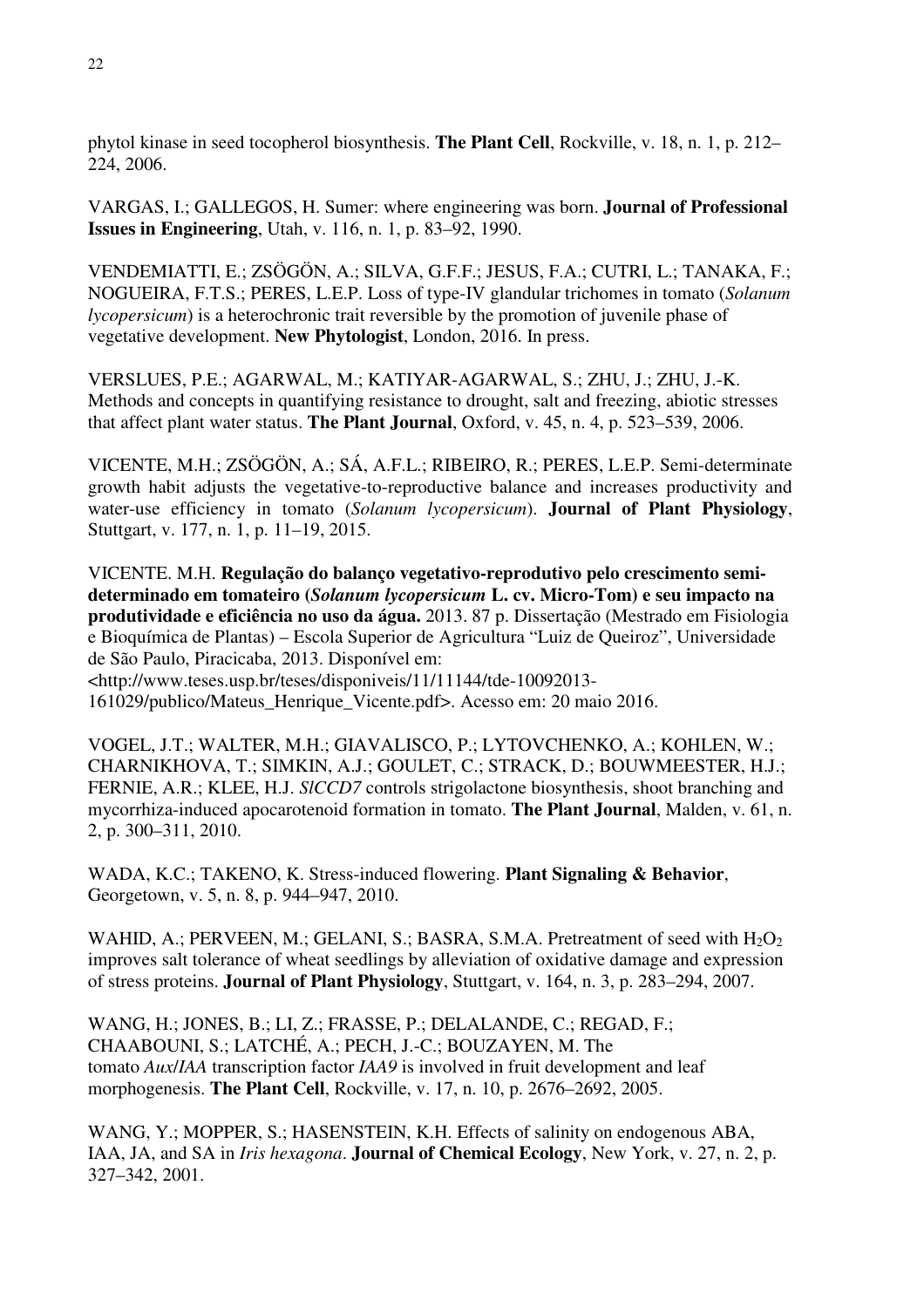WANG, Y.; SHEN, W.; CHAN, Z.; WU, Y. Endogenous Cytokinin Overproduction Modulates ROS Homeostasis and Decreases Salt Stress Resistance in *Arabidopsis Thaliana*. **Frontiers in Plant Science**, Lausanne, v. 6, n. November, p. 1004, 2015.

WASTI, S.; MIMOUNI, H.; SMITI, S.; ZID, E.; AHMED, H.B. Enhanced salt tolerance of tomatoes by exogenous salicylic acid applied through rooting medium. **OMICS: A Journal of Integrative Biology**, Larchmonte, v. 16, n. 4, p. 200–207, 2012.

WEES, S.C.M. van; GLAZEBROOK, J. Loss of non-host resistance of *Arabidopsis*  Nah*G* to *Pseudomonas syringae* pv. *phaseolicola* is due to degradation products of salicylic acid. **The Plant Journal**, Malden, v. 33, n. 4, p. 733–742, 2003.

WEISS, D.; ORI, N. Mechanisms of cross talk between gibberellin and other hormones. **Plant Physiology**, Lancaster, v. 144, n. 3, p. 1240–1246, 2007.

WOLTERS, H.; JÜRGENS, G. Survival of the flexible: hormonal growth control and adaptation in plant development. **Nature Reviews Genetics**, London, v. 10, n. 5, p. 305–317, 2009.

XU, M.Y.; ZHANG, L.; LI, W.W.; HU, X.L.; WANG, M.B.; FAN, Y.L.; ZHANG, C.Y.; WANG, L. Stress-induced early flowering is mediated by *miR169* in *Arabidopsis thaliana*. **Journal of Experimental Botany**, Oxford, v. 65, p. 89–101, 2013.

YAMAGUCHI, T.; HAMAMOTO, S.; UOZUMI, N. Sodium transport system in plant cells. **Frontiers in Plant Science**, Lausanne, v. 4, n. 17, p .1-7, 2013.

YANG, C.; MA, B.; HE, S.-J.; XIONG, Q.; DUAN, K.-X.; YIN, C.-C.; CHEN, H.; LU, X.; CHEN, S.-Y.; ZHANG, J.-S. *MAOHUZI6/ethylene insensitive3-like1*and*ethylene insensitive3-like2* regulate ethylene response of roots and coleoptiles and negatively affect salt tolerance in rice. **Plant Physiology**, Lancaster, v. 169, n. 1, p. 148–165, 2015.

YANG, Q.; CHEN, Z.-Z.; ZHOU, X.-F.; YIN, H.-B.; LI, X.; XIN, X.-F.; HONG, X.-H.; ZHU, J.-K.; GONG, Z. Overexpression of *SOS (Salt Overly Sensitive)* genes increases salt tolerance in transgenic *Arabidopsis*. **Molecular Plant**, v. 2, n. 1, p. 22–31, 2009.

YANG, Y.; MA, C.; XU, Y.; WEI, Q.; IMTIAZ, M.; LAN, H.; GAO, S.; CHENG, L.; WANG, M.; FEI, Z.; HONG, B.; GAO, J. A zinc finger protein regulates flowering time and abiotic stress tolerance in chrysanthemum by modulating gibberellin biosynthesis. **The Plant Cell**, Rockville, v. 26, n. 5, p. 2038–2054, 2014.

YEN, H.C.; LEE, S.; TANKSLEY, S.D.; LANAHAN, M.B.; KLEE, H.J.; GIOVANNONI, J.J. The tomato *Never-ripe* locus regulates ethylene-inducible gene expression and is linked to a homolog of the *Arabidopsis ETR1* gene. **Plant Physiology**, Lancaster, v. 107, n. 4, p. 1343– 1353, 1995.

YUAN, S.; LIN, H.-H. Role of salicylic acid in plant abiotic stress. **Zeitschrift fur Naturforschung. Teil C: Biochemie, Biophysik, Biologie, Virologie**, Tubingen, v. 63, n. 5/6, p. 313–320, 2008.